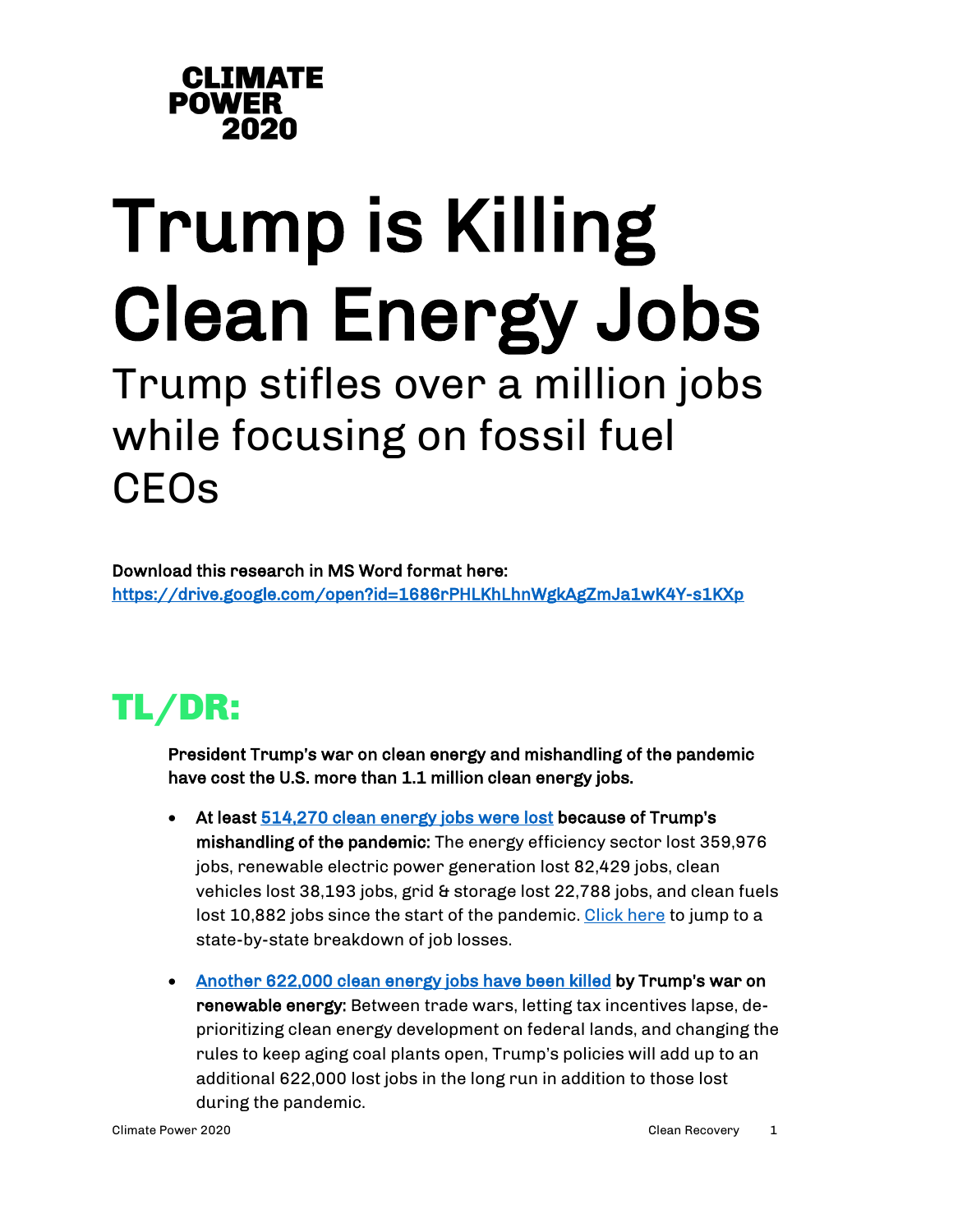

- Trump killed solar jobs: Trump's tariffs on steel and solar panel equipment [cost](https://e2.org/reports/clean-jobs-america-2019/) the U.S. [thousands of jobs,](https://www.thesolarfoundation.org/wp-content/uploads/2020/02/Solar-Jobs-Census-2018-1-1.pdf) \$19 billion in new [investments,](https://thehill.com/policy/energy-environment/472691-analysis-trump-solar-tariffs-cost-62k-us-jobs) and \$10.5 million per day in [unrealized economic activity.](https://thehill.com/policy/energy-environment/472691-analysis-trump-solar-tariffs-cost-62k-us-jobs)
- Trump killed wind jobs: Trump's administration [withheld](https://www.nbcnews.com/politics/politics-news/trump-s-windmill-hatred-worry-booming-industry-n1060206) approval for the country's first utility-scale offshore wind project and sought to [eliminate](https://www.reuters.com/article/us-usa-renewables-investment/u-s-clean-energy-investment-hits-new-record-despite-trump-administration-views-idUSKBN1ZF259) the wind power tax credit.
- Trump killed electric vehicle jobs: Trump's fuel efficiency standards rollback [harmed](https://www.nytimes.com/2020/03/30/climate/trump-fuel-economy.html) the clean vehicle industry [at the behest of](https://www.nytimes.com/2018/12/13/climate/cafe-emissions-rollback-oil-industry.html) oil and gas CEOs and [reduced](https://www.forbes.com/sites/energyinnovation/2019/08/07/trumps-clean-car-rollback-could-cost-up-to-400-billion-increase-transport-emissions-10/#3c41320b3b46) the competitiveness of U.S. businesses on the global market. The administration's [own analysis](https://www.washingtonpost.com/news/powerpost/paloma/the-energy-202/2019/04/02/the-energy-202-epa-s-own-adviser-finds-trump-s-rollback-of-car-rules-could-cost-jobs/5ca230f91b326b0f7f38f2d6/) showed the rollback could cost hundreds of thousands of jobs.
- Trump cut renewable energy funding again and again: Trump [repeatedly](https://www.nytimes.com/2017/05/23/climate/trump-budget-energy.html) sought deep [cuts](https://thehill.com/policy/energy-environment/482352-trump-budget-slashes-funding-for-epa-environmental-programs) to renewable energy funding with his budget request for fiscal year 2021 slashing \$2 billion in funding from Energy Efficiency and Renewable Energy programs.

In 2020, Trump [delayed](https://www.nytimes.com/2020/04/30/climate/clean-energy-loans-coronavirus-trump.html) the release of \$43 billion for clean energy projects authorized under COVID-19 CARES Act. Meanwhile, Trump is focused on increasing the profits for fossil fuel companies:

- While other countries are ramping up investments in their clean energy sectors, Trump has made enriching fossil fuel companies a priority in his response to the economic crisis generated by COVID-19. Read more on Trump's pro-polluter pandemic priorities [here.](https://www.climatepower2020.org/resources/pro-polluter-pandemic-priorities/)
- [Newly-released data](https://docs.google.com/spreadsheets/d/1wxD-8xw5VK78f-OIFDCuc1k9-wW4w28RqFCBHSuTkE4/edit?usp=sharing) shows that between \$3 billion and \$7 billion in Paycheck Protection Program loans went to fossil fuel companies.

#### Clean energy jobs are good paying, high quality jobs that employ millions of Americans across the country:

- At the start of 2020, clean energy jobs **employed** nearly 3.4 million workers in the U.S.[, three times](https://e2.org/wp-content/uploads/2020/04/E2-Clean-Jobs-America-2020.pdf) as many workers as employed by the fossil fuel industry.
- In rural areas, the clean energy economy [employed](https://e2.org/reports/clean-jobs-rural-america-2019/) over 400,000 people, outnumbering jobs in the fossil fuel industry by more than 82,000.
- Hourly wages for clean energy jobs  $\frac{\text{exceed}}{\text{ax}{\text{end}}}$  national averages by 8 to 19 percent, the clean energy economy offers more **opportunities** for low and middle-skilled workers than the national economy, and educational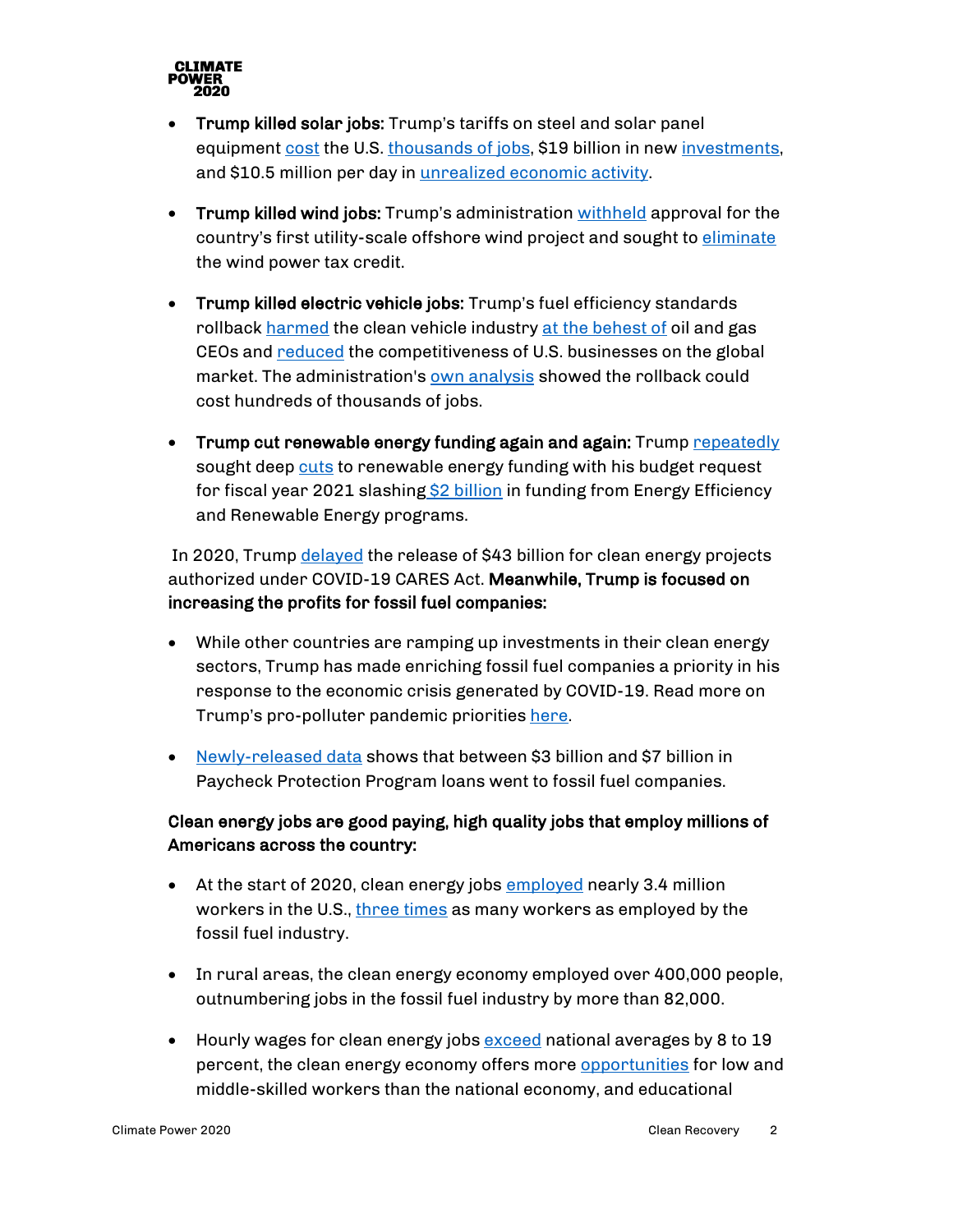

barriers to entry are [lower](https://www.brookings.edu/research/advancing-inclusion-through-clean-energy-jobs/) in clean energy jobs, even in high paying positions.

- Most clean energy jobs are [local by nature,](http://edfclimatecorps.org/nowhiringreport) and clean energy companies support a range of secondary jobs in their local areas. Wind energy is [cheaper](https://blogs.scientificamerican.com/plugged-in/wind-energy-is-one-of-the-cheapest-sources-of-electricity-and-its-getting-cheaper/) than natural gas, and in 2018, the [sector alone](https://www.aweablog.org/awea-annual-market-report-top-11-wind-power-trends-2018/) paid \$1 billion to state and local governments and private landowners in tax and lease payments, and supported a supply chain of 500 factories in 42 states employing 24,000 workers.
- Clean energy companies [hire](https://e2.org/wp-content/uploads/2020/04/E2-Clean-Jobs-America-2020.pdf) a greater percentage of veterans than the national average, with veterans *filling* around 10 percent of the nation's advanced clean energy jobs. Clean energy also [employs](https://e2.org/wp-content/uploads/2020/04/E2-Clean-Jobs-America-2020.pdf) more veterans than the oil and gas industry.
- The renewable energy sector is [more diverse](https://static1.squarespace.com/static/5a98cf80ec4eb7c5cd928c61/t/5ee783fe8807d732d560fcdd/1592230915051/2020+USEER+EXEC+0615.pdf) than the workforce overall: it is less white, employs more workers who identify as Hispanic or Latinx, and employs 3 to 5 times more workers who identify as two or more races than the national average.
- Clean energy jobs provide a [long-proven](https://www.correctionsone.com/jail-management/articles/green-jobs-training-smooths-reentry-process-UCmxJpfrTrV5Ae6d/) path to stability and reintegration for formerly incarcerated citizens, who were [unemployed](https://www.prisonpolicy.org/reports/outofwork.html) at a rate of 27 percent in 2018 and face over 45,000 [barriers](https://www.ncjrs.gov/pdffiles1/nij/grants/251583.pdf) to reintegration.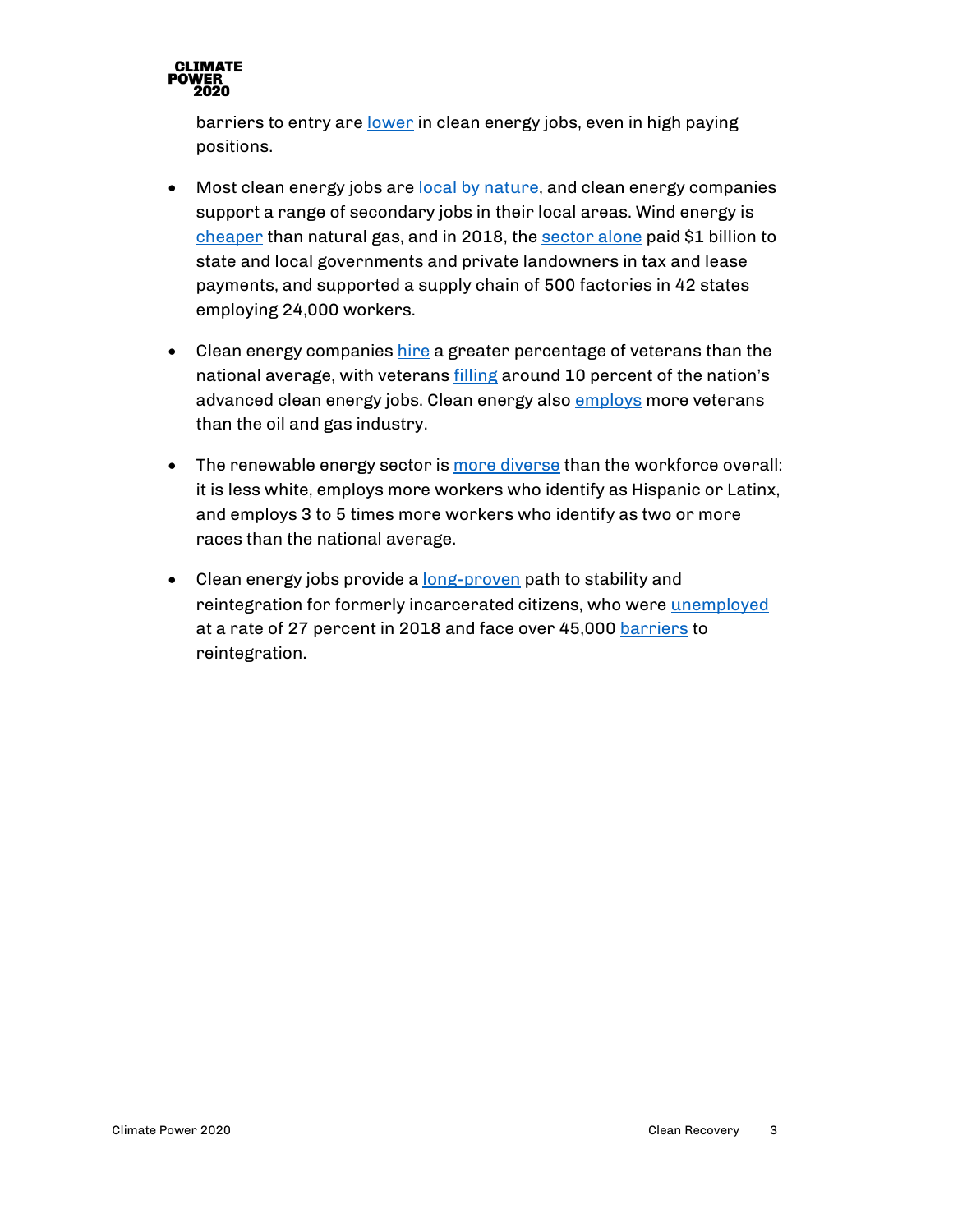

## <span id="page-3-0"></span>**CONTENTS**

| Jobs Losses Data                                                                | 7  |
|---------------------------------------------------------------------------------|----|
|                                                                                 |    |
|                                                                                 |    |
|                                                                                 |    |
|                                                                                 |    |
| Under Trump's Leadership, The Clean Energy Industry Has Faced A Slew Of Attacks | 10 |
|                                                                                 |    |
|                                                                                 |    |
|                                                                                 |    |
|                                                                                 |    |
|                                                                                 |    |
|                                                                                 |    |
| The U.S. Green Economy                                                          | 15 |
| Wage Data                                                                       | 18 |
| <b>Economic Impact Data</b>                                                     | 20 |
|                                                                                 |    |
|                                                                                 |    |
|                                                                                 |    |
|                                                                                 |    |
|                                                                                 |    |
| <b>Impact On Rural Communities</b>                                              | 24 |
| <b>Impact On Veteran Employment</b>                                             | 25 |
| <b>Impact On Communities Of Color</b>                                           | 26 |
|                                                                                 |    |
|                                                                                 |    |
| <b>Opportunities For Returning Citizens</b>                                     | 30 |
|                                                                                 |    |
|                                                                                 |    |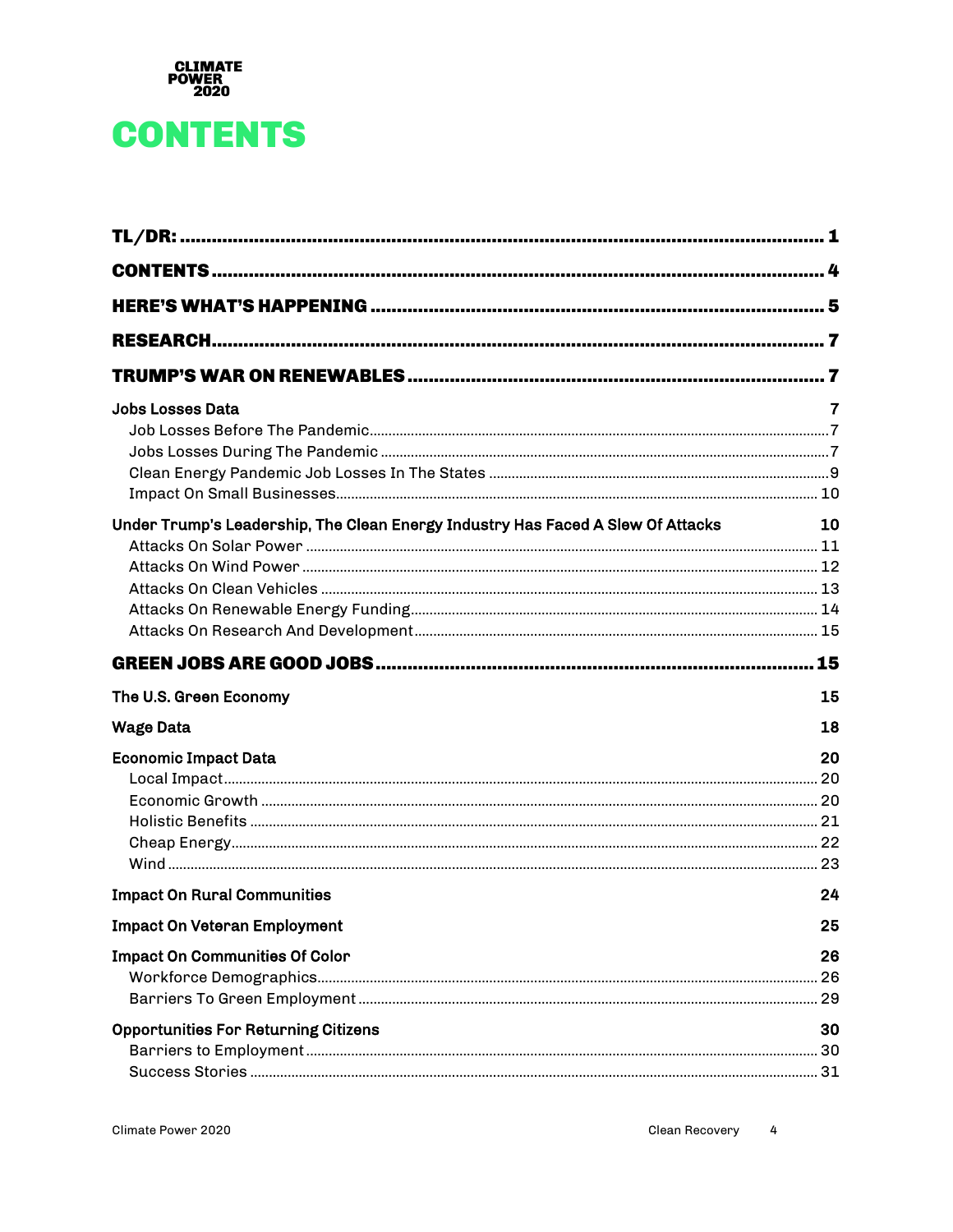

## <span id="page-4-0"></span>HERE'S WHAT'S HAPPENING

Since the beginning of his administration, Trump has waged war on clean energy. He has cost the solar industry [thousands of jobs](https://www.thesolarfoundation.org/wp-content/uploads/2020/02/Solar-Jobs-Census-2018-1-1.pdf) and billions in [investments](https://thehill.com/policy/energy-environment/472691-analysis-trump-solar-tariffs-cost-62k-us-jobs) through his trade tariffs, his Department of Energ[y withheld](https://www.nbcnews.com/politics/politics-news/trump-s-windmill-hatred-worry-booming-industry-n1060206)  [permits](https://www.nbcnews.com/politics/politics-news/trump-s-windmill-hatred-worry-booming-industry-n1060206) for the nation's first utility-scale offshore wind project, and his rollback of fuel efficiency standards [reduced](https://www.forbes.com/sites/energyinnovation/2019/08/07/trumps-clean-car-rollback-could-cost-up-to-400-billion-increase-transport-emissions-10/#3c41320b3b46) the competitiveness of U.S. companies on the global market, costing [hundreds of thousands of jobs.](https://www.washingtonpost.com/news/powerpost/paloma/the-energy-202/2019/04/02/the-energy-202-epa-s-own-adviser-finds-trump-s-rollback-of-car-rules-could-cost-jobs/5ca230f91b326b0f7f38f2d6/)

Alongside targeted attacks on clean energy sectors, Trump has [repeatedly](https://www.nytimes.com/2017/05/23/climate/trump-budget-energy.html) sought [deep cuts](https://thehill.com/policy/energy-environment/482352-trump-budget-slashes-funding-for-epa-environmental-programs) to renewable energy funding[, delaying the release](https://www.nytimes.com/2020/04/30/climate/clean-energy-loans-coronavirus-trump.html) of lowinterest loans and [delaying funding](https://thehill.com/policy/energy-environment/481671-dems-hit-doe-for-holding-back-energy-efficiency-funds) for energy efficiency research.

Trump's relentless attacks on renewable energy have cost the industry [622,000 jobs,](https://medium.com/@CAPAction/the-trump-administrations-war-on-renewable-energy-has-cost-the-industry-600-000-jobs-59b22579133c) a figure that has only worsened due to the economic downturn from the COVID-19 pandemic. By the end of June, 2020, an additional more than  $514,270$  workers in the clean energy sector lost their jobs. In March, [30 percent](https://www.eenews.net/energywire/stories/1062710417/search?keyword=Advanced+Energy) of clean energy firms reported cutting their workforces in response to the COVID-19 pandemic. Small businesses, which employ two thirds of the entire clean energy workforce, are the [most at risk](https://e2.org/wp-content/uploads/2020/04/E2-Clean-Jobs-America-2020.pdf) from the economic downturn triggered by coronavirus.

At the start of 2020, clean energy jobs [employed](https://e2.org/reports/clean-jobs-america-2020/) nearly 3.4 million workers in the U.S., [three times](https://e2.org/wp-content/uploads/2020/04/E2-Clean-Jobs-America-2020.pdf) as many workers as employed by the fossil fuel industry. These green industry jobs are good jobs – paying [above-average](https://www.brookings.edu/research/advancing-inclusion-through-clean-energy-jobs/) wages, offering more [opportunities](https://www.brookings.edu/wp-content/uploads/2016/07/0713_clean_economy.pdf) for low and middle-skilled workers, and having [lower](https://www.brookings.edu/research/advancing-inclusion-through-clean-energy-jobs/) educational barriers to entry, even in high paying positions. In addition, most clean energy jobs are [local by nature,](http://edfclimatecorps.org/nowhiringreport) and clean energy companies support a range of secondary jobs in surrounding areas. Wind energy is [cheaper](https://blogs.scientificamerican.com/plugged-in/wind-energy-is-one-of-the-cheapest-sources-of-electricity-and-its-getting-cheaper/) than natural gas, and in 2018, the [sector alone](https://www.aweablog.org/awea-annual-market-report-top-11-wind-power-trends-2018/) paid \$1 billion to state and local governments and private landowners in tax and lease payments, and supported a supply chain of 500 factories in 42 states employing 24,000 workers. In rural areas, the clean energy economy [employed](https://e2.org/reports/clean-jobs-rural-america-2019/) over 400,000 people, outnumbering jobs in the fossil fuel industry by more than 82,000.

Climate Power 2020 Clean Recovery 5 The clean energy industry also hires a greater percentage of veterans than the national average, with veteran[s filling](https://static1.squarespace.com/static/5a98cf80ec4eb7c5cd928c61/t/5ee783fe8807d732d560fcdd/1592230915051/2020+USEER+EXEC+0615.pdf) around 10 percent of the nation's advanced clean energy jobs, which is [higher](https://e2.org/wp-content/uploads/2020/04/E2-Clean-Jobs-America-2020.pdf) than the oil and gas industry. The renewable energy sector is [more diverse](https://static1.squarespace.com/static/5a98cf80ec4eb7c5cd928c61/t/5ee783fe8807d732d560fcdd/1592230915051/2020+USEER+EXEC+0615.pdf) than the workforce overall: it is less white, employs more workers who identify as Hispanic or Latinx, and employs 3 to 5 times more workers who identify as two or more races than the national average. Black people are underrepresented in the industry, but [research](https://www.brookings.edu/research/advancing-inclusion-through-clean-energy-jobs/) [shows](https://static1.squarespace.com/static/5a98cf80ec4eb7c5cd928c61/t/5ee783fe8807d732d560fcdd/1592230915051/2020+USEER+EXEC+0615.pdf) that barriers to entry are a lack of training and an industry-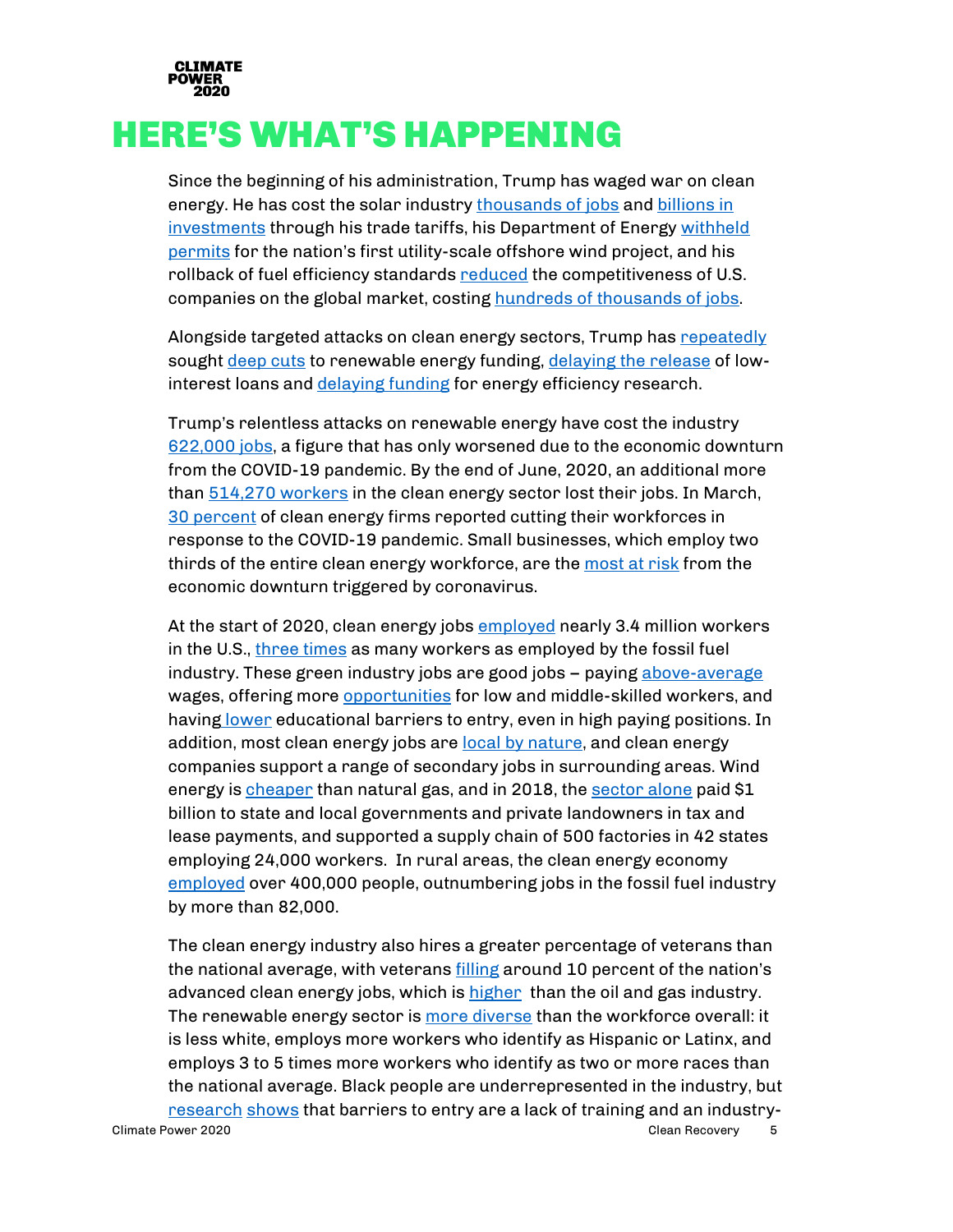

level lack of inclusive hiring practices, both of which have been [successfully](http://sustainablecareers.civicworks.com/our-impact/) [overcome](https://energynews.us/2016/12/08/midwest/illinois-energy-bill-after-race-to-the-finish-what-does-it-all-mean/) in local programs.

Additionally, green jobs represent a [long-proven](https://www.correctionsone.com/jail-management/articles/green-jobs-training-smooths-reentry-process-UCmxJpfrTrV5Ae6d/) path to stability and reintegration for formerly incarcerated citizens, who were [unemployed](https://www.prisonpolicy.org/reports/outofwork.html) at a rate of 27 percent in 2018 and face over 45,000 [barriers](https://www.ncjrs.gov/pdffiles1/nij/grants/251583.pdf) to reintegration. In communities across the nation, examples abound of successful localized programs that connect returning citizens with employment in the green economy. In 2016, Illinois [passed](https://energynews.us/2016/12/08/midwest/illinois-energy-bill-after-race-to-the-finish-what-does-it-all-mean/) the Future Energy Jobs Act, which mandated the creation of 2,000 jobs for returning citizens, and in Baltimore the center For Sustainable Careers matches returning citizens with green jobs with a 92 percent success rate, placing them in [jobs](http://civicworks.com/programs/center-sustainable-careers/) that earn between \$12 and \$20 per hour.

While the COVID-19 pandemic presents the U.S. with an opportunity to invest in the clean energy economy, creating good jobs for millions of Americans while reducing the country's carbon footprint, President Trump is focused on fossil fuels. In fact, [newly-released data](https://docs.google.com/spreadsheets/d/1wxD-8xw5VK78f-OIFDCuc1k9-wW4w28RqFCBHSuTkE4/edit?usp=sharing) shows that between \$2.5 billion and \$6 billion in Paycheck Protection Program loans went to fossil fuel companies.

Trump has made enriching fossil fuel companies a priority in his response to the economic crisis generated by COVID-19. Read more on Trump's propolluter pandemic priorities [here.](https://www.climatepower2020.org/resources/pro-polluter-pandemic-priorities/)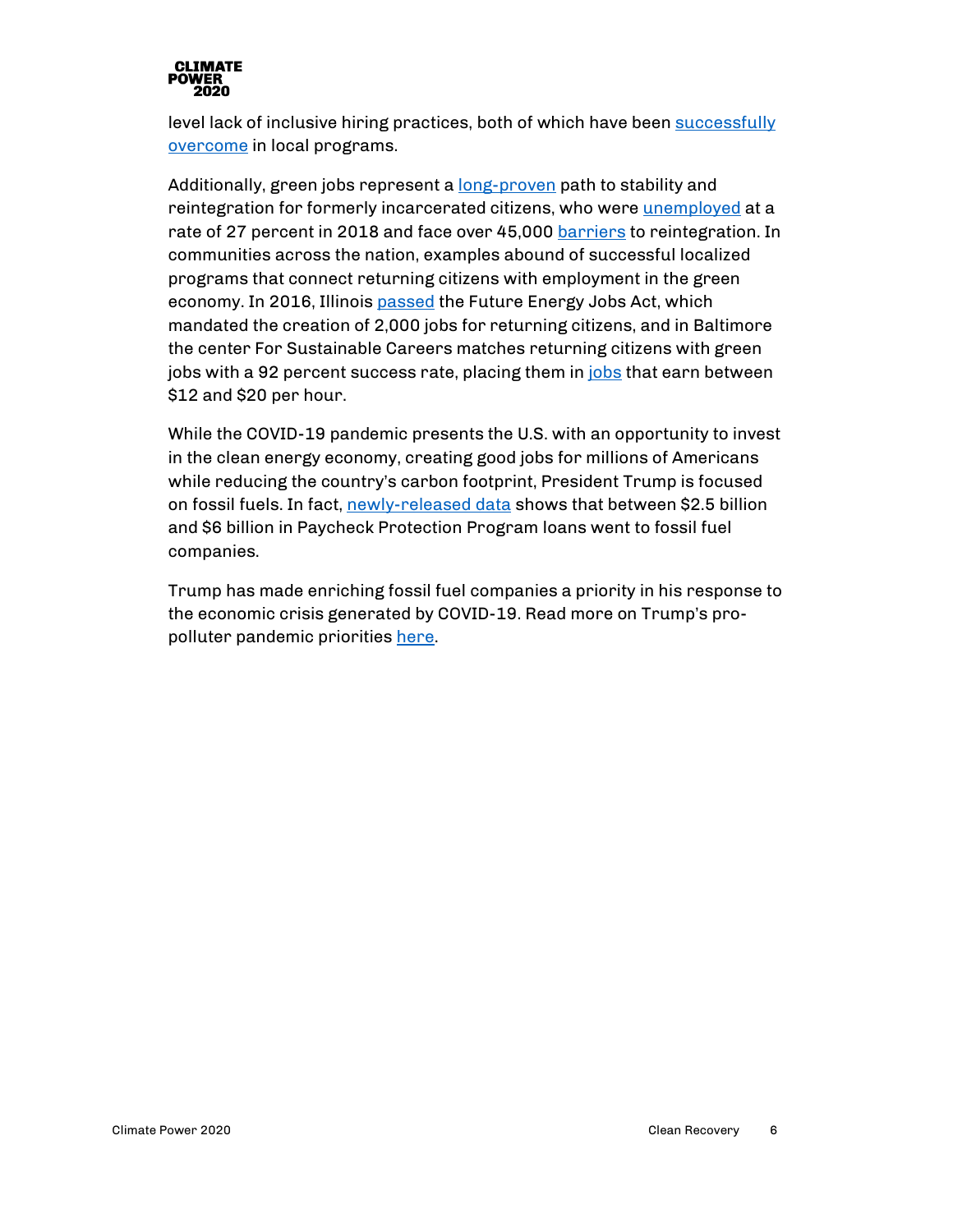

## <span id="page-6-1"></span><span id="page-6-0"></span>RESEARCH

## <span id="page-6-2"></span>TRUMP'S WAR ON RENEWABLES

#### JOBS LOSSES DATA

#### <span id="page-6-3"></span>Job Losses Before The Pandemic

CAP Action Analysis Found That Trump's War On Renewable Energy Has Cost The Industry 622,000 Jobs. President Trump and his team have taken unprecedented steps to weaken and stall the renewables industry. The Trump administration is risking a burgeoning sector of employment to instead feed the bottom lines for its fossil fuel executive donors — with little to show for it regarding domestic job retention and creation. In fact, this analysis finds that the Trump administration's anti-renewables and profossil fuel policies have led to the loss or suppression of at least 622,000 jobs in the renewable energy sector. With some experts predicting job losses of up to half the existing workforce due to the novel coronavirus crisis, the Trump administration's previous misguided efforts to undermine this otherwise successful industry puts it at an even greater disadvantage." [\[Center for American Progress Action Fund, 4/13/2020\]](https://medium.com/@CAPAction/the-trump-administrations-war-on-renewable-energy-has-cost-the-industry-600-000-jobs-59b22579133c)

#### <span id="page-6-4"></span>Jobs Losses During The Pandemic

By March, 2020, 30 Percent Of Clean Energy Firms Reported Cutting Their Workforces In Response To The Covid-19 Pandemic. According to E&E News Energywire: "The novel coronavirus pandemic is causing mass layoffs in the low-carbon energy sector and imperiling as much as \$5 billion in individual companies' revenues, according to two reports this week from industry associations. The American Council on Renewable Energy (ACORE) and Advanced Energy Economy (AEE), which represent developers and a wide variety of organizations with an interest in clean energy, conducted separate surveys of their members and found widespread concern that developers could miss deadlines for claiming federal tax credits for renewable projects. [...] Already, nearly 30% of AEE's members said they had reduced their workforces in response to the pandemic, and almost 43% had stopped hiring." [\[E&E News Energywire, 3/27/2020\]](https://www.eenews.net/energywire/stories/1062710417/search?keyword=Advanced+Energy)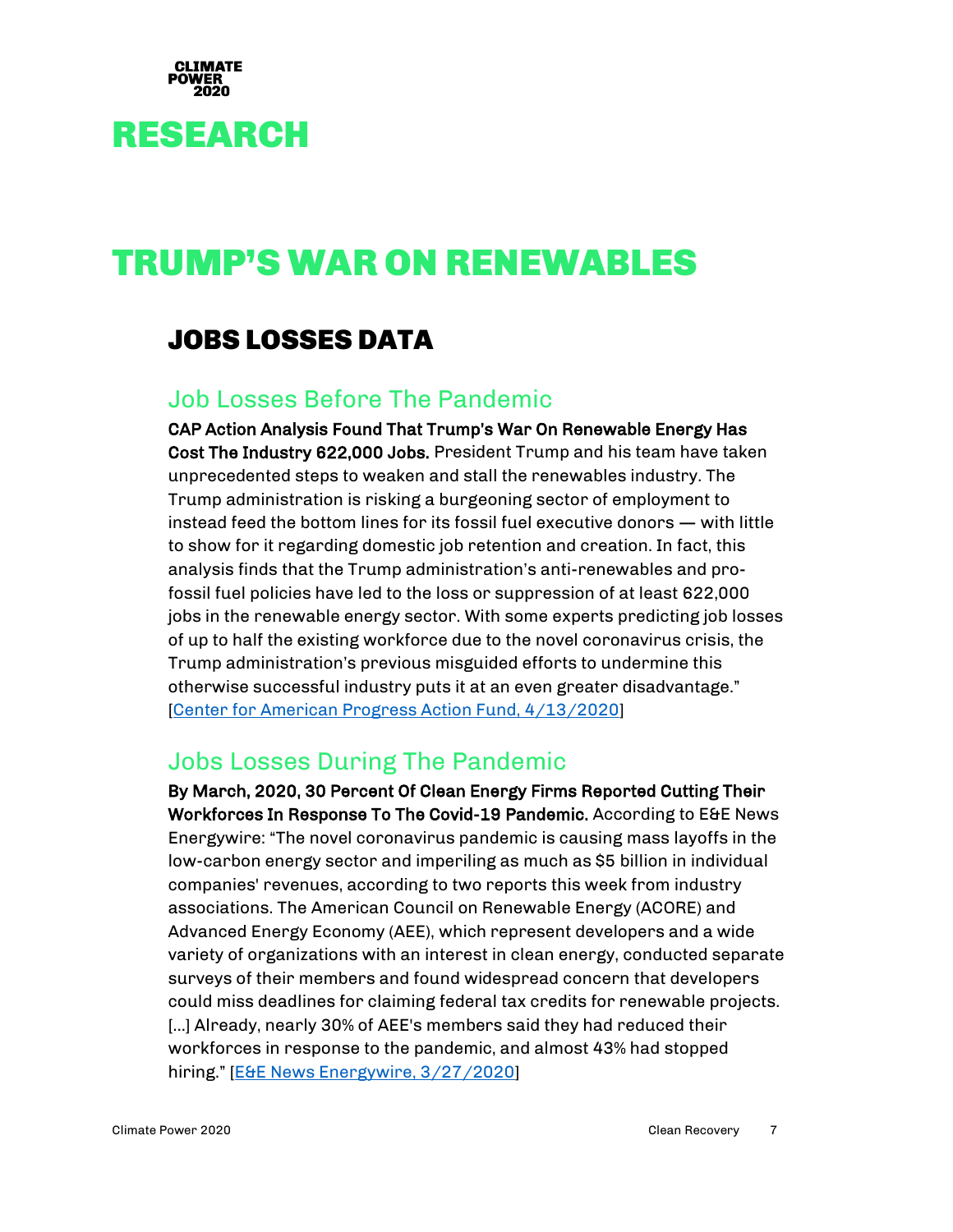

By July, 2020, More Than 514,270 Clean Energy Jobs Had Been Lost Due To The Covid-19 Pandemic. According to the 2020 Clean Jobs America analysis of energy jobs data by the national nonpartisan business group E2 (Environmental Entrepreneurs), "The U.S. clean energy sector added 106,320 jobs in June, leaving over half a million (514,270) clean energy workers out of work despite nationwide re-openings. Despite the gains in June, there remains a nearly 15 percent decline over pre-COVID-19 employment levels, according to the latest analysis of unemployment data by BW Research for E2, E4TheFuture, and the American Council on Renewable Energy (ACORE)." [\[June 2020 Unemployment Analysis, E2, July 2020\]](https://e2.org/reports/clean-jobs-covid-economic-crisis-june-2020/)

- The Energy Efficiency Industry Reported 359,976 Jobs Lost. According to the 2020 Clean Jobs America analysis of energy jobs data by the national nonpartisan business group E2 (Environmental Entrepreneurs), 431,762 people employed in the energy efficiency industry filed for unemployment in March through May of 2020. In June, 71,786 jobs were added, ending the month with a net 359,976 jobs lost. [\[June 2020 Unemployment](https://e2.org/reports/clean-jobs-covid-economic-crisis-june-2020/)  [Analysis, E2, July 2020\]](https://e2.org/reports/clean-jobs-covid-economic-crisis-june-2020/)
- The Renewable Energy Industry Reported 82,429 Jobs Lost. According to the 2020 Clean Jobs America analysis of energy jobs data by the national nonpartisan business group E2 (Environmental Entrepreneurs), 99,717 people employed in the renewable energy industry filed for unemployment in March through May of 2020. In June, 17,287 jobs were added, ending the month with a net 82,429 jobs lost. [\[June 2020](https://e2.org/reports/clean-jobs-covid-economic-crisis-june-2020/)  [Unemployment Analysis, E2, July 2020\]](https://e2.org/reports/clean-jobs-covid-economic-crisis-june-2020/)
- The Clean Vehicles Industry Reported 38,193 Jobs Lost. According to the 2020 Clean Jobs America analysis of energy jobs data by the national nonpartisan business group E2 (Environmental Entrepreneurs), 48,528 people employed in the clean vehicles industry filed for unemployment in March 2020. In June, 10,335 jobs were added, ending the month with a net 38,193 jobs lost. [\[June 2020 Unemployment Analysis, E2, July 2020\]](https://e2.org/reports/clean-jobs-covid-economic-crisis-june-2020/)
- The Grid And Storage Industry Reported 22,788 Jobs Lost. According to the 2020 Clean Jobs America analysis of energy jobs data by the national nonpartisan business group E2 (Environmental Entrepreneurs), 27,349 people employed in the grid and storage industry filed for unemployment in March through May of 2020. In June, 4,561 jobs were added, ending the month with a net 22,788 jobs lost. [June 2020 Unemployment [Analysis, E2, July 2020\]](https://e2.org/reports/clean-jobs-covid-economic-crisis-june-2020/)
- The Clean Fuels Industry Reported 10,882 Jobs Lost. According to the 2020 Clean Jobs America analysis of energy jobs data by the national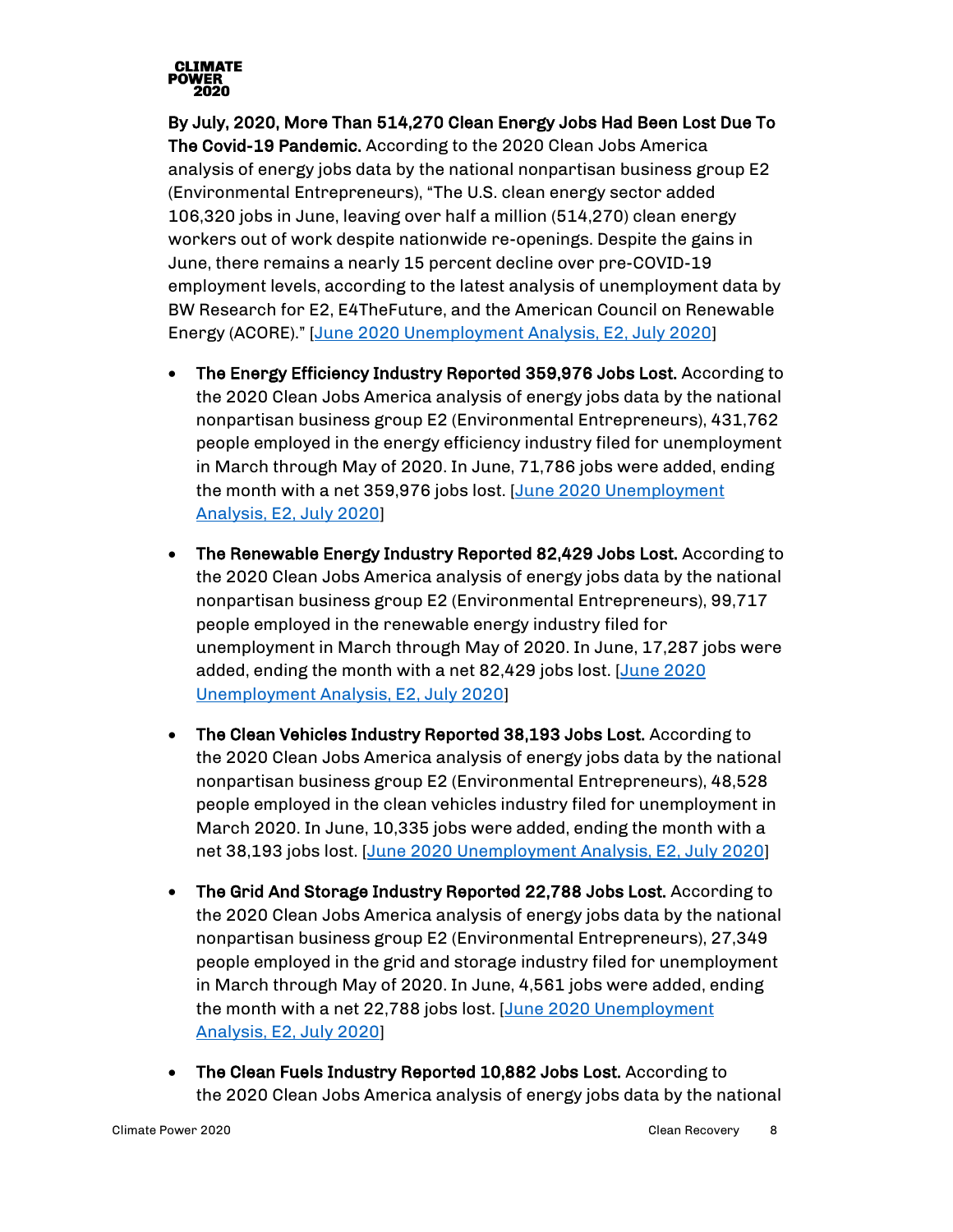

nonpartisan business group E2 (Environmental Entrepreneurs), 13,233 people employed in the clean fuels industry filed for unemployment in March through May of 2020. In June, 2,351 jobs were added, ending the month with a net 10,882 jobs lost. [\[June 2020 Unemployment Analysis,](https://e2.org/reports/clean-jobs-covid-economic-crisis-june-2020/)  [E2, July 2020\]](https://e2.org/reports/clean-jobs-covid-economic-crisis-june-2020/)

#### <span id="page-8-0"></span>Clean Energy Pandemic Job Losses In The States

| <b>State</b>         | CE Jobs Lost | Percent<br>Decline | <b>State</b>      | CE Jobs Lost | Percent<br>Decline |
|----------------------|--------------|--------------------|-------------------|--------------|--------------------|
| Alabama              | 7,916        | 17.4%              | Montana           | 1,654        | 15.0%              |
| Alaska               | 1,326        | 21.6%              | Nebraska          | 2,792        | 12.7%              |
| Arizona              | 7,837        | 12.5%              | Nevada            | 4,243        | 12.5%              |
| Arkansas             | 2,726        | 12.7%              | New Hampshire     | 1,471        | 8.5%               |
| California           | 89,881       | 16.3%              | New Jersey        | 9,877        | 17.2%              |
| Colorado             | 6,065        | 9.0%               | <b>New Mexico</b> | 2,124        | 16.9%              |
| Connecticut          | 5,664        | 12.8%              | New York          | 17,408       | 10.6%              |
| Delaware             | 2,055        | 14.5%              | North Carolina    | 21,380       | 18.6%              |
| District of Columbia | 2,620        | 16.9%              | North Dakota      | 1,543        | 15.5%              |
| Florida              | 26,643       | 15.9%              | Ohio              | 16,582       | 14.3%              |
| Georgia              | 27,353       | 31.7%              | Oklahoma          | 4,554        | 19.2%              |
| Hawaii               | 3,801        | 25.3%              | Oregon            | 7,462        | 12.3%              |
| Idaho                | 1,566        | 11.2%              | Pennsylvania      | 18,945       | 19.5%              |
| <b>Illinois</b>      | 12,724       | 9.8%               | Rhode Island      | 3,354        | 20.5%              |
| Indiana              | 12,489       | 14.0%              | South Carolina    | 8,107        | 14.2%              |
| Iowa                 | 4,448        | 12.1%              | South Dakota      | 710          | 5.7%               |
| Kansas               | 3,028        | 11.4%              | Tennessee         | 8,351        | 9.7%               |
| Kentucky             | 11,228       | 28.7%              | <b>Texas</b>      | 24,847       | 10.1%              |
| Louisiana            | 7,710        | 24.1%              | Utah              | 3,032        | 6.8%               |
| Maine                | 1,899        | 13.8%              | Vermont           | 2,258        | 12.4%              |
| Maryland             | 10,492       | 12.4%              | Virginia          | 12,103       | 12.2%              |

Table Source: [June 2020 Unemployment Analysis, E2, July 2020](https://e2.org/reports/clean-jobs-covid-economic-crisis-june-2020/)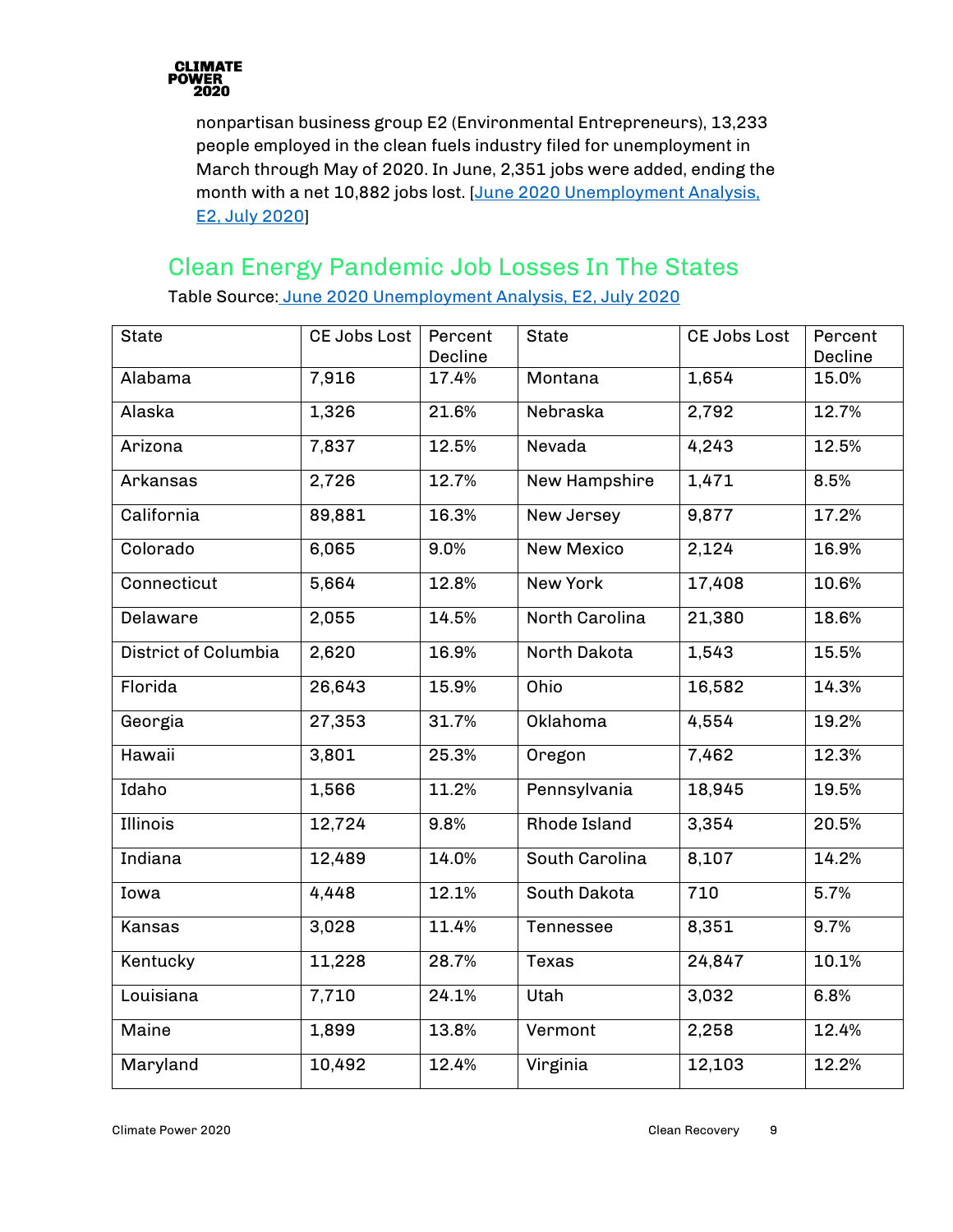

| Massachusetts | 15,899 | 14.0% | Washington      | 18,513  | 20.8% |
|---------------|--------|-------|-----------------|---------|-------|
| Michigan      | 24,659 | 18.5% | West Virginia   | 1,537   | 14.7% |
| Minnesota     | 10,068 | 15.6% | Wisconsin       | 8,974   | 11.4% |
| Mississippi   | 3,619  | 16.3% | Wyoming         | 883     | 10.0% |
| Missouri      | 7,851  | 13.3% | <b>US TOTAL</b> | 514,270 | 14.8% |

#### <span id="page-9-0"></span>Impact On Small Businesses

#### 2.2. Million Clean Energy Workers, Nearly Two-Thirds Of The Entire Workforce, Are Employed By Businesses With Fewer Than 19 Employees.

According to the 2020 Clean Jobs America analysis of energy jobs data by the national nonpartisan business group E2 (Environmental Entrepreneurs), "2.2 million clean energy workers—nearly two-thirds of the entire workforce—are employed by businesses with fewer than 19 employees." [\[Clean Jobs America 2020, E2, April 2020\]](https://e2.org/wp-content/uploads/2020/04/E2-Clean-Jobs-America-2020.pdf)

Such Small Businesses Are Some Of The Most At-Risk Companies In The U.S. Due To The Impact Of COVID-19. According to the 2020 Clean Jobs America analysis of energy jobs data by the national nonpartisan business group E2 (Environmental Entrepreneurs), "Small firms, more dependent on consistent business and access to finance, are some of the most at-risk companies in the U.S. economy due to the impact COVID-19 has had on regular commerce." [\[Clean Jobs America 2020, E2, April 2020\]](https://e2.org/wp-content/uploads/2020/04/E2-Clean-Jobs-America-2020.pdf)

## <span id="page-9-1"></span>UNDER TRUMP'S LEADERSHIP, THE CLEAN ENERGY INDUSTRY HAS FACED A SLEW OF ATTACKS

Under Trump, Clean Energy Developers Faced A Slew Of Threats That Could Slow Down The Industry's Growth. According to Time Magazine: "Less than a year into President Trump's time in office, clean energy developers face a slew of unanticipated threats from the White House and Republicans in Congress that could slow the industry's growth in ways unimaginable just a year ago." [\[Time Magazine, 12/8/2017\]](https://time.com/5049849/solar-power-wind-power-trump-coal/)

In The Midst Of The Coronavirus Pandemic, The Trump Administration Issued Retroactive Rent Bills To Wind And Solar Facilities On Federal Lands.

According to Reuters: "The Trump administration has ended a two-year rent holiday for solar and wind projects operating on federal lands, handing them whopping retroactive bills at a time the industry is struggling with the fallout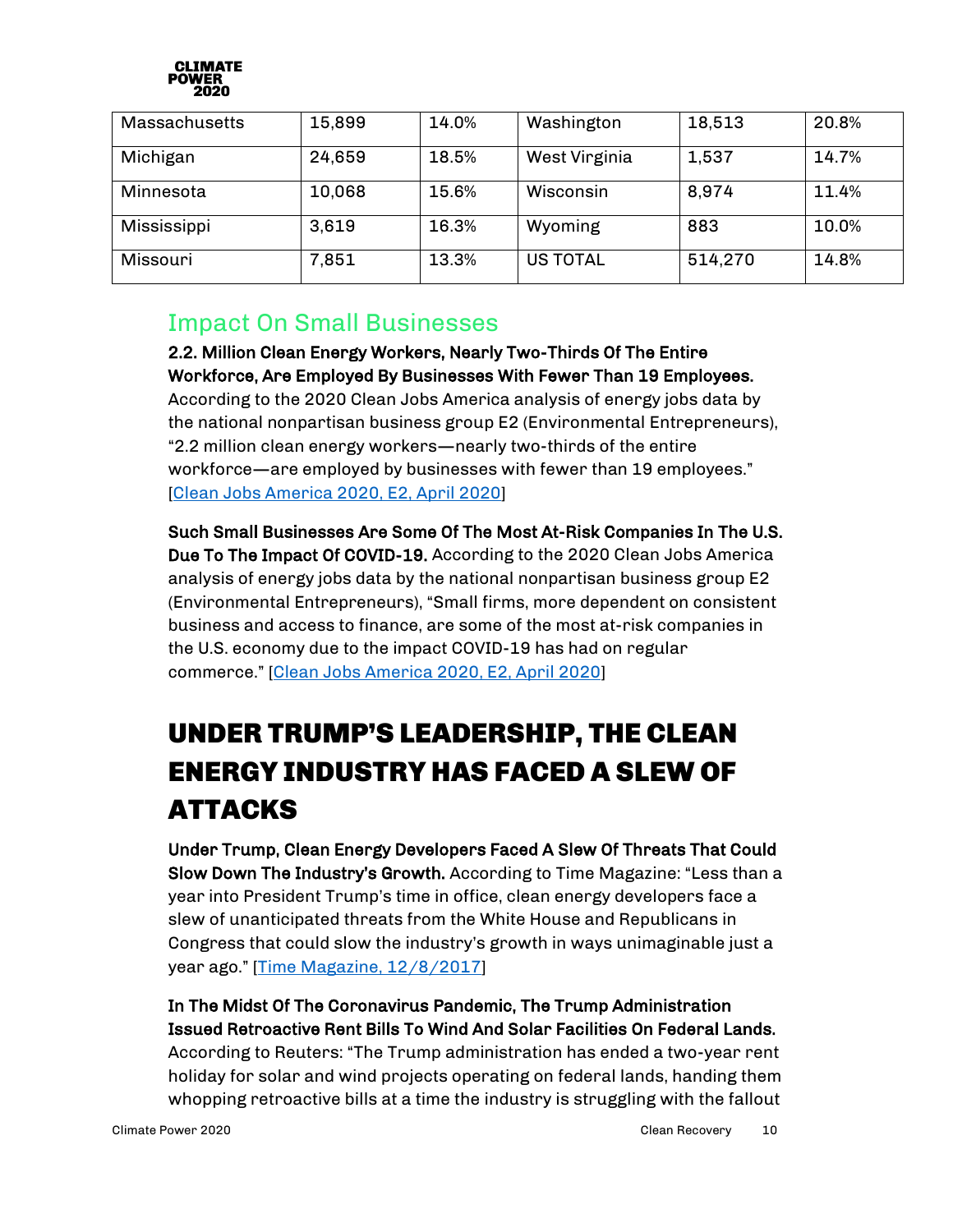

of the coronavirus outbreak, according to company officials. The move represents a multi-million-dollar hit to an industry that has already seen installation projects canceled or delayed by the global health crisis, which has cut investment and dimmed the demand outlook for power. It also clashes with broader government efforts in the United States to shield companies from the worst of the economic turmoil through federal loans, waived fees, tax breaks and trimmed regulatory enforcement." [\[Reuters,](https://www.reuters.com/article/us-usa-interior-renewables/trump-admin-slaps-solar-wind-operators-with-retroactive-rent-bills-idUSKBN22U0FW)  [5/18/2020\]](https://www.reuters.com/article/us-usa-interior-renewables/trump-admin-slaps-solar-wind-operators-with-retroactive-rent-bills-idUSKBN22U0FW)

#### <span id="page-10-0"></span>Attacks On Solar Power

In 2018, Jobs In Solar Declined In Part Due To Trump's Tariffs On Steel And Solar Panels. According to E2's Clean Jobs America 2019 report, 2018 saw a decline in solar jobs due in part to tariffs on steel and solar panels. [\[2019](https://e2.org/reports/clean-jobs-america-2019/)  [Clean Jobs America Report,](https://e2.org/reports/clean-jobs-america-2019/) E2, March 2019]

- In 2018, Solar Jobs Declined By 3.2 Percent, Or 8,000 Jobs, Compared To 2017. According to The Solar Foundation's National Solar Jobs Census for 2018: "This year's National Solar Jobs Census found that solar employment experienced its second decline since The Solar Foundation first began tracking jobs in 2010. As of November 2018, the solar industry employs over 242,000 solar workers, representing a decline of 3.2%, or 8,000 fewer jobs, since 2017." [\[National Solar Jobs](https://www.thesolarfoundation.org/wp-content/uploads/2020/02/Solar-Jobs-Census-2018-1-1.pdf)  [Census 2018, The Solar Foundation, February 2019\]](https://www.thesolarfoundation.org/wp-content/uploads/2020/02/Solar-Jobs-Census-2018-1-1.pdf)
- The Solar Foundation Pointed To Uncertainty Over The Trump Administration's Solar Tariffs As A Key Factor Spurring The Industry's Decline In 2018. According to The Solar Foundation's National Solar Jobs Census for 2018: "Key factors behind the decline in solar jobs from 2017 to 2018 include: Uncertainty over the outcome of the Section 201 trade case before the new solar tariffs were announced in January 2018. This uncertainty led to project delays, especially for the larger, utility-scale installations." [National Solar Jobs Census 2018, The Solar Foundation, [February 2019\]](https://www.thesolarfoundation.org/wp-content/uploads/2020/02/Solar-Jobs-Census-2018-1-1.pdf)
- Trump's Solar Tariffs Cost The U.S. 62,000 Jobs And Nearly \$19 Billion In New Industry Investment. According to The Hill: "Tariffs on solar panels implemented under President Trump have significantly harmed the U.S. solar industry, according to a new analysis released Tuesday. More than 62,000 jobs and nearly \$19 billion in new private sector investment has been lost due to the 2018 tariffs Trump placed on solar imports, according to the study by the Solar Energy Industries Association (SEIA). The number of jobs lost is nearly double the toll the SEIA first estimated when Trump announced the tariffs. [\[The Hill, 12/03/2019\]](https://thehill.com/policy/energy-environment/472691-analysis-trump-solar-tariffs-cost-62k-us-jobs)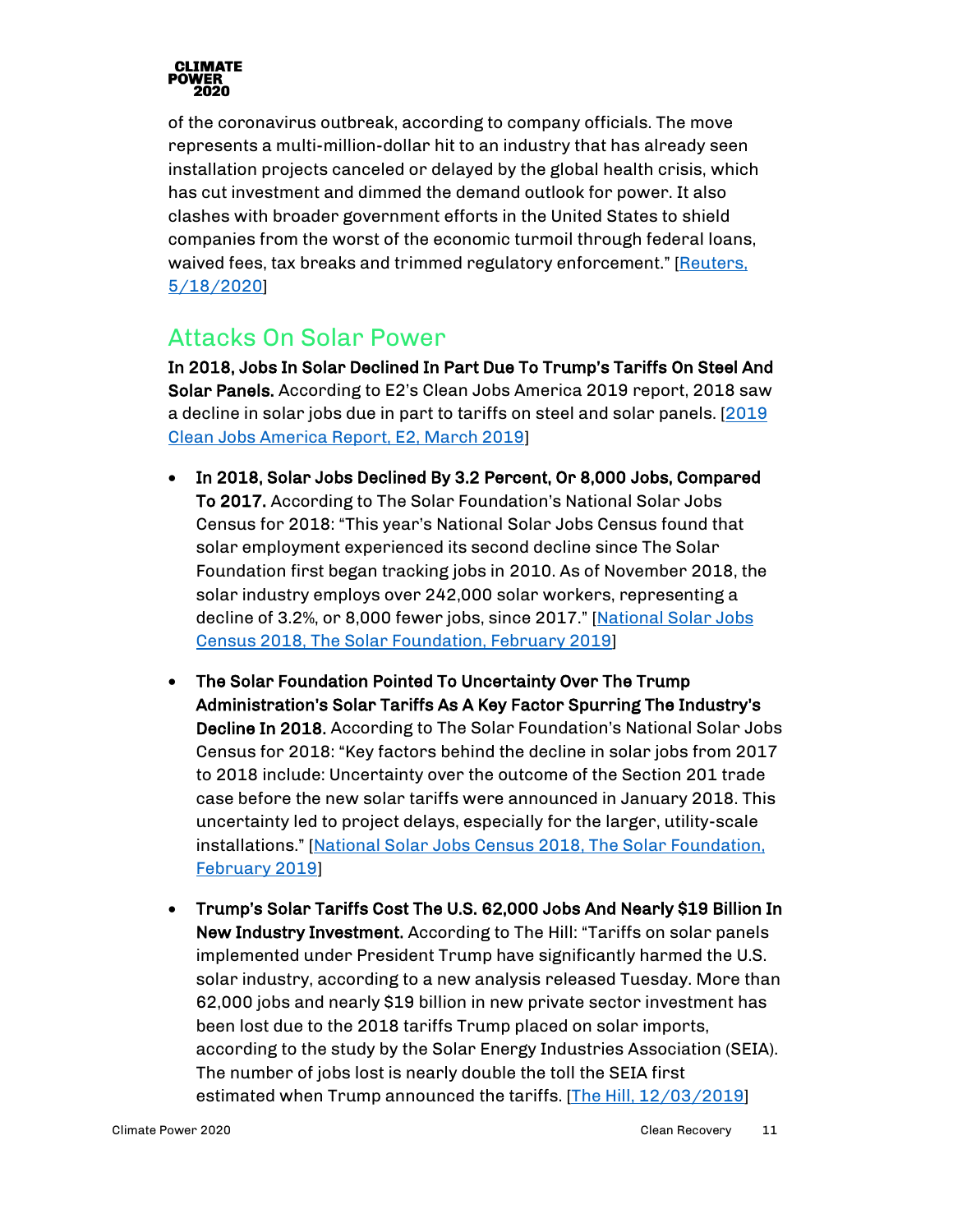

• Trump's Tariffs On Solar Imports Also Cost An Additional \$10.5 Million Per Day In Unrealized Economic Activity. According to The Hill: "The group additionally estimated that the tariffs cost the U.S. more than \$10.5 million per day in unrealized economic activity. From a climate perspective, the SEIA also estimated that reduced solar panel deployment activity in the U.S., stemming from the tariffs, would increase emissions equivalent to 5.5 million cars." [\[The Hill, 12/03/2019\]](https://thehill.com/policy/energy-environment/472691-analysis-trump-solar-tariffs-cost-62k-us-jobs)

In 2018, Billions In U.S. Solar Projects Were Shelved After Trump's Panel

Tariffs. According to Reuters: "President Donald Trump's tariff on imported solar panels has led U.S. renewable energy companies to cancel or freeze investments of more than \$2.5 billion in large installation projects, along with thousands of jobs, the developers told Reuters...The tariff's bifurcated impact on the solar industry underscores how protectionist trade measures almost invariably hurt one or more domestic industries for every one they shield from foreign competition. Trump's steel and aluminum tariffs, for instance, have hurt manufacturers of U.S. farm equipment made with steel, such as tractors and grain bins, along with the farmers buying them at higher prices. White House officials did not respond to a request for comment." [\[Reuters,](https://www.reuters.com/article/us-trump-effect-solar-insight/billions-in-u-s-solar-projects-shelved-after-trump-panel-tariff-idUSKCN1J30CT) 6/7/18]

#### <span id="page-11-0"></span>Attacks On Wind Power

The Trump Administration Has Dealt Several Blows To The Wind Power Industry, Including Withholding Approval For The Country's First Utility-Scale Offshore Wind Project. According to NBC News: "The Interior Department surprised and alarmed wind industry supporters in August, when the agency unexpectedly announced it was withholding approval for the country's first utility-scale offshore wind project, a \$2.8 billion complex of 84 giant turbines. Slated for building 15 miles (24 kilometers) off Martha's Vineyard, Vineyard Wind has a brisk 2022 target for starting operations. Its Danish-Spanish partners already have contracts to supply Massachusetts electric utilities. Investors backing more than a dozen other big wind farms are lined up to follow Vineyard Wind with offshore wind projects of their own." [\[NBC News, 9/30/2019\]](https://www.nbcnews.com/politics/politics-news/trump-s-windmill-hatred-worry-booming-industry-n1060206)

#### The Trump Administration Planned To Completely Phase Out The Wind

Power Tax Credit. According to Reuters: "The U.S. wind power tax credit has seen its value drop since 2017 and was scheduled to be phased out completely by this year. The wind power tax credit is currently worth 1.5 cents for every kilowatt-hour of electricity produced. The credit's value began dropping in 2017 and was scheduled to be phased out completely next year." [\[Reuters, 1/16/2020\]](https://www.reuters.com/article/us-usa-renewables-investment/u-s-clean-energy-investment-hits-new-record-despite-trump-administration-views-idUSKBN1ZF259)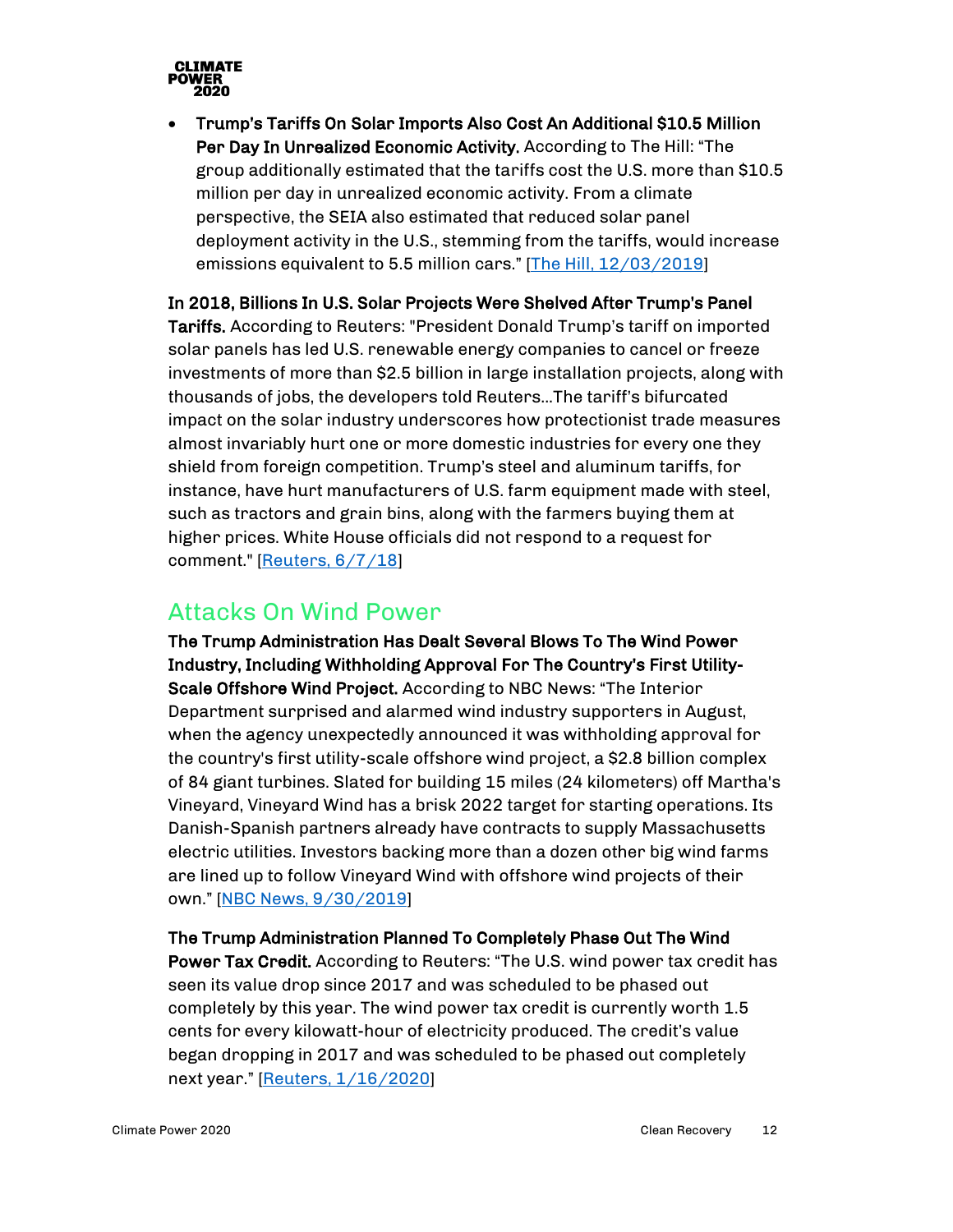

#### <span id="page-12-0"></span>Attacks On Clean Vehicles

Oil Industry Groups Ran A Stealth Campaign To Roll Back Car Emissions

Standards. In December of 2018, the New York Times reported: "In Congress, on Facebook and in statehouses nationwide, Marathon Petroleum, the country's largest refiner, worked with powerful oil-industry groups and a conservative policy network financed by the billionaire industrialist Charles G. Koch to run a stealth campaign to roll back car emissions standards, a New York Times investigation has found. The campaign's main argument for significantly easing fuel efficiency standards — that the United States is so awash in oil it no longer needs to worry about energy conservation — clashed with decades of federal energy and environmental policy." [\[New York Times, 12/13/2018\]](https://www.nytimes.com/2018/12/13/climate/cafe-emissions-rollback-oil-industry.html)

Trump's Planned Rollback Of Obama-Era Fuel Efficiency Standards Was Set To Harm The Clean Vehicle Industry By Removing Requirements That Automakers Invest In Hybrid, Electric And Low-Pollution Vehicles. According to the New York Times, "The Trump administration is expected on Tuesday to announce its final rule to rollback Obama-era automobile fuel efficiency standards, relaxing efforts to limit climate-warming tailpipe pollution and virtually undoing the government's biggest effort to combat climate change. […] The new rule creates short-term regulatory relief for automakers, lifting requirements that had forced them to invest heavily in developing and marketing hybrid, electric and low-pollution vehicles." [New York Times, [3/31/2020\]](https://www.nytimes.com/2020/03/30/climate/trump-fuel-economy.html)

- Automakers Said Trump's Rollback Would Reduce The Competitiveness Of The U.S. Industry, Leaving U.S. Companies Behind As Foreign Manufacturers Produce Efficient Vehicles To Meet Fuel Efficiency Stands In Other Global Markets. According to Forbes: "The Trump administration says that the freeze will help sell more cars, but as the United Auto Workers union and 17 major automakers have told the Trump administration, it will reduce the competitiveness of U.S. vehicle manufacturing – U.S. companies will be left behind as foreign manufacturers produce increasingly efficient vehicles to meet fuel efficiency and GHG emissions standards in other global markets." [\[Forbes, 8/7/2019\]](https://www.forbes.com/sites/energyinnovation/2019/08/07/trumps-clean-car-rollback-could-cost-up-to-400-billion-increase-transport-emissions-10/#3c41320b3b46)
- The Administration's Own Analysis Showed Trump's Rollback Of Vehicle Fuel Efficiency Standards Could Cost Hundreds Of Thousands Of Jobs. According to the Washington Post, "An environmental adviser to the Trump administration projects that its attempt to reverse Obama-era fuel-efficiency standards could have a steep long-term toll on the U.S. economy and eventually cost the country hundreds of thousands of jobs.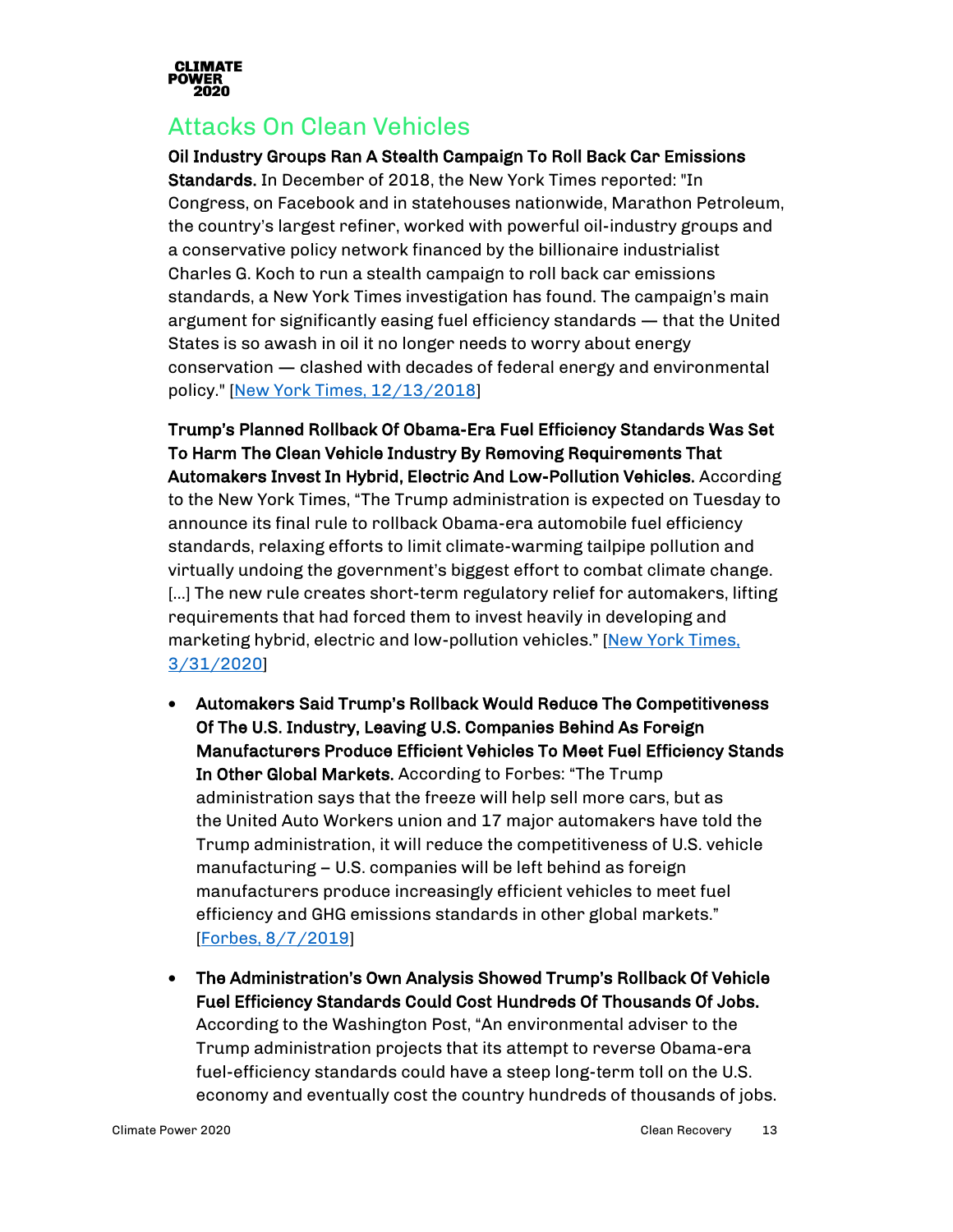

[...] The Trump administration's proposal to freeze standards on tailpipe emissions for new cars and light trucks at 2020 levels, or otherwise watering down their stringency, would create 236,000 fewer jobs by 2035 than if the Obama-era standards stayed intact, according to the paper published late last month in the peer-reviewed Journal of Policy Analysis and Management." [\[Washington Post, 4/2/2019\]](https://www.washingtonpost.com/news/powerpost/paloma/the-energy-202/2019/04/02/the-energy-202-epa-s-own-adviser-finds-trump-s-rollback-of-car-rules-could-cost-jobs/5ca230f91b326b0f7f38f2d6/)

#### <span id="page-13-0"></span>Attacks On Renewable Energy Funding

#### Trump Repeatedly Sought Deep Cuts To Renewable Energy Funding.

According to the New York Times: President Trump's budget proposal for 2018 envisions a flurry of changes to domestic energy policy, reaping billions of dollars in one-time revenue from oil and gas resources while cutting research into future energy technologies that could pay long-term dividends. […] At the same time, the budget would cut \$3.1 billion from energy research programs at the Energy Department, an 18 percent reduction from last year's spending. These programs are aimed at developing innovative technologies like better batteries for electric vehicles or carbon capture for coal and gas plants — all of which could one day help reduce greenhouse gas emissions and combat global warming." [\[New York Times, 5/23/2017\]](https://www.nytimes.com/2017/05/23/climate/trump-budget-energy.html)

#### Trump Proposed Cutting Energy Efficiency And Renewable Energy Funding

By \$2 Billion. According to a budget document from the Department of Energy, President Trump's budget request for fiscal year 2021 proposed to fund Energy Efficiency and Renewable Energy programs at a level of \$719,563,000, down over \$ billion from the fiscal year 2020 level enacted by Congress at \$2,777,277,000. [\[Department of Energy FY 2021 Budget](https://www.energy.gov/cfo/downloads/fy-2021-budget-justification)  [Justification Volume 3, Part 1\]](https://www.energy.gov/cfo/downloads/fy-2021-budget-justification)

• 2020: Trump's Proposed Budget Slashed Funding For A Range Of Environmental Programs And Cut The EPA's Budget By 26 Percent. According to The Hill: "President Trump's budget would eliminate 50 EPA programs and impose massive cuts to research and development, while also nixing money for the Energy Star rating system. The Energy Star program, which measures the efficiency of electronics and appliances, would instead rely on businesses to pay a fee to participate in the program." [\[The Hill, 2/10/2020\]](https://thehill.com/policy/energy-environment/482352-trump-budget-slashes-funding-for-epa-environmental-programs)

Trump's Department Of Energy Delayed The Release Of \$43 Billion In Low-Interest Loans For Clean Energy Projects Provided Under The Covid-19 Relief Bill. According to the New York Times: "As the government struggles to keep businesses afloat through the pandemic, the Trump administration is sitting on about \$43 billion in low-interest loans for clean energy projects, and critics are accusing the Energy Department of partisan opposition to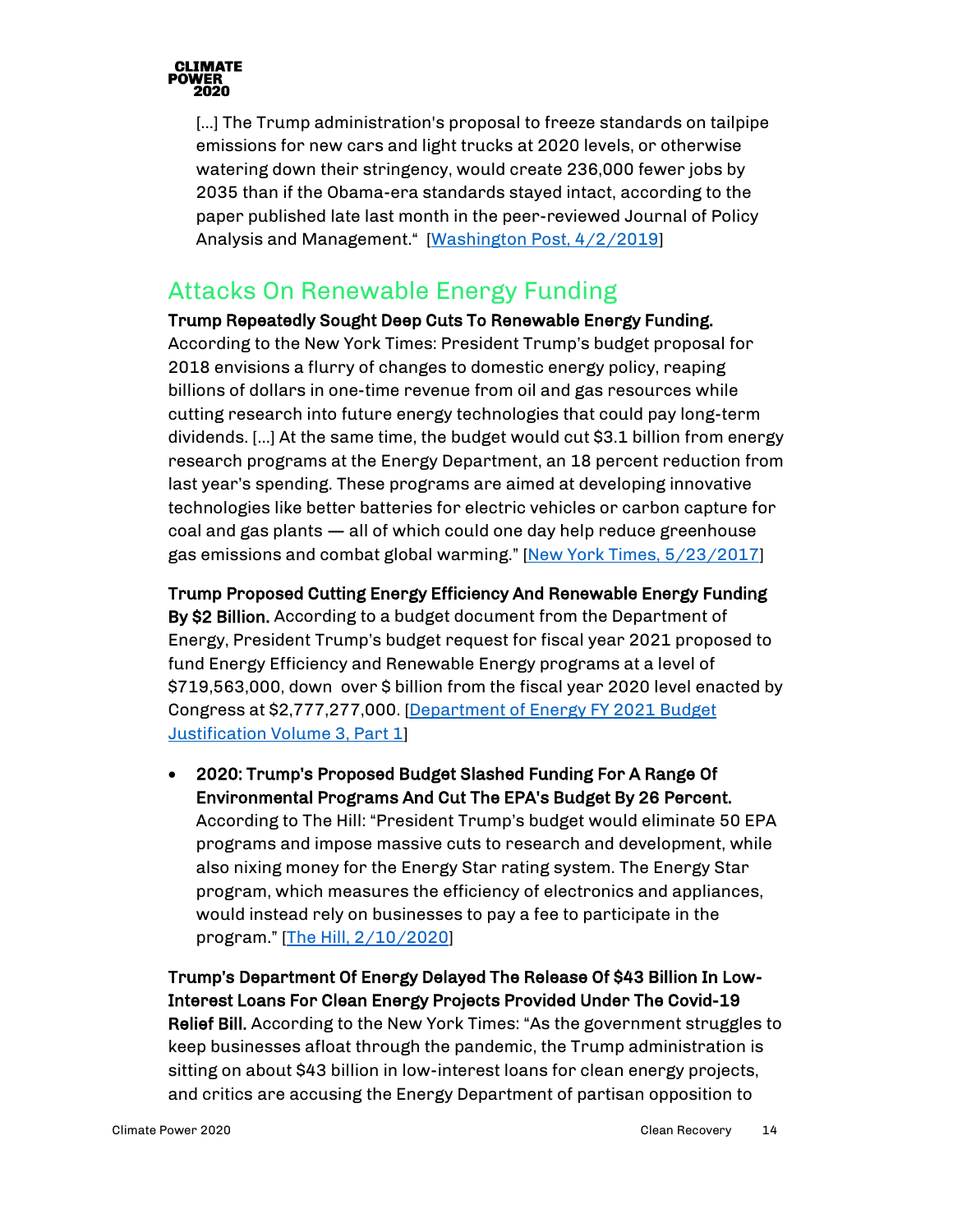

disbursing the funds. […] The loans — which would aid renewable power, nuclear energy and carbon capture and storage technology — had some bipartisan support even before the coronavirus pushed 30 million people onto the unemployment rolls. But some supporters of the program said it was being held back by a president who has falsely claimed wind power causes cancer and consistently sought deep cuts to renewable energy spending, including the loan program." [\[New York Times, 4/30/2020\]](https://www.nytimes.com/2020/04/30/climate/clean-energy-loans-coronavirus-trump.html)

#### <span id="page-14-0"></span>Attacks On Research And Development

In February 2020, Trump's Department Of Energy Delayed The Release Of Funding For Energy Efficiency Research. According to The Hill: "Democrats on the House Science, Space and Technology Committee grilled Department of Energy (DOE) staff Wednesday on delays in releasing funds for energy efficiency research, a topic that has broad bipartisan support in Congress but not from the White House. Members on both sides of the aisle have repeatedly listed energy efficiency measures as a must-have feature in any eventual climate legislation. But the Trump administration has repeatedly sought to ax numerous such programs in its budget." [The Hill, [2/5/2020\]](https://thehill.com/policy/energy-environment/481671-dems-hit-doe-for-holding-back-energy-efficiency-funds)

The DOE's Office Of Energy Efficiency And Renewable Energy (EERE) Cancelled \$46 Million In Grants For Solar Research And Development Before They Could Be Awarded. According to The Hill: "The Trump budget for last year would have cut EERE's budget by 80 percent, a cut Congress ignored. But many of those funds have remained unspent in Energy coffers; EERE carried over \$823 million into this year, more than a third of its budget. The office also canceled \$46 million in grants for solar research and development before they could even be awarded." [\[The Hill, 2/5/2020\]](https://thehill.com/policy/energy-environment/481671-dems-hit-doe-for-holding-back-energy-efficiency-funds)

## <span id="page-14-2"></span><span id="page-14-1"></span>GREEN JOBS ARE GOOD JOBS

## THE U.S. GREEN ECONOMY

The U.S. Green Economy Represented \$1.3 Trillion In Annual Sales Revenue In 2019. In an October 2019 article in Nature, researchers wrote: "Through the Low Carbon and Environmental Goods and Services Sector (LCEGSS) dataset, the US green economy is estimated to represent \$1.3 trillion in annual sales revenue and to employ nearly 9.5 million workers; both of which have grown by over 20% between 2012/13 and 2015/16." [Nature, [10/15/2019\]](https://www.nature.com/articles/s41599-019-0329-3)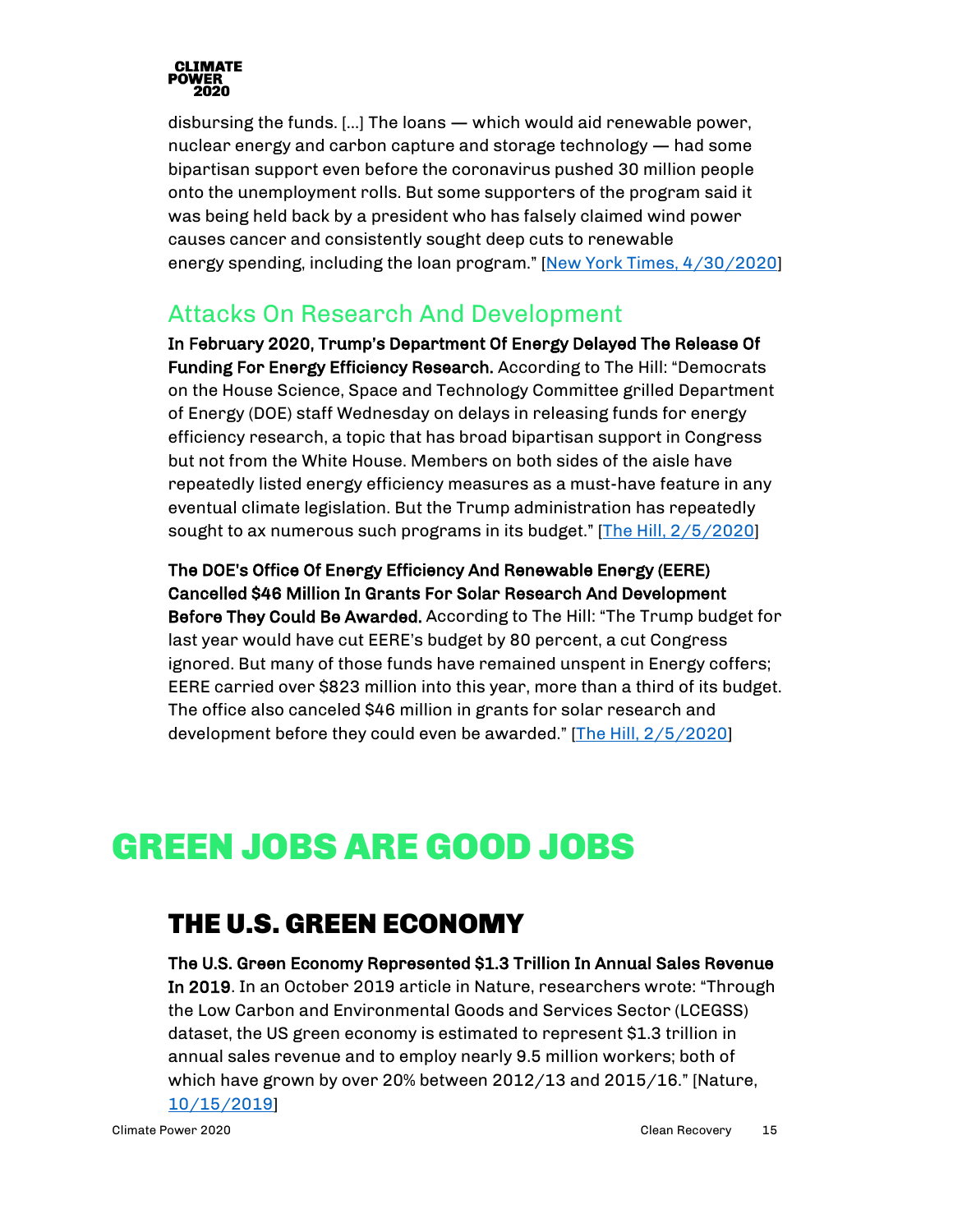

The U.S. Green Economy Grew 20 Percent from 2012 to 2016. In an October 2019 article in Nature, researchers wrote: "Through the Low Carbon and Environmental Goods and Services Sector (LCEGSS) dataset, the US green economy is estimated to represent \$1.3 trillion in annual sales revenue and to employ nearly 9.5 million workers; both of which have grown by over 20% between 2012/13 and 2015/16." [Nature, [10/15/2019\]](https://www.nature.com/articles/s41599-019-0329-3)

#### At The Start Of 2020, Clean Energy Employment Increased To Nearly 3.4 Million Workers, Accounting For 2.25 Percent Of Total U.S. Employment.

According to E2: "At the start of 2020, clean energy employment increased for the fifth straight year since this annual report was first released growing beyond 3.3 million workers nationwide. […] As a result of the industry's consistent growth, clean energy accounted for more than 40 percent of America's entire energy workforce and over 2.25% of the nation's overall employment at the end of 2019." [\[E2, 4/15/2020\]](https://e2.org/reports/clean-jobs-america-2020/)

In 2019, The Clean Economy Supplied A Total Of 3,355,419 Jobs In The United States. According to the 2020 Clean Jobs America analysis of energy jobs data by the national nonpartisan business group E2 (Environmental Entrepreneurs), the clean energy industry supplied 3,355,419 jobs in 2019. [\[Clean Jobs America 2020, E2, April 2020\]](https://e2.org/wp-content/uploads/2020/04/E2-Clean-Jobs-America-2020.pdf)

- 2019: The Renewable Energy Sector Supplied A Total Of 522,811 Jobs. According to the 2020 Clean Jobs America analysis of energy jobs data by the national nonpartisan business group E2 (Environmental Entrepreneurs), the renewable energy sector supplied a total of 522,811 jobs. Solar energy supplied 345,393, wind energy supplied 114,774 jobs, and other industries, including geothermal and bioenergy, supplied 62,644 jobs. [\[Clean Jobs America 2020, E2, April 2020\]](https://e2.org/wp-content/uploads/2020/04/E2-Clean-Jobs-America-2020.pdf)
- 2019: The Energy Efficiency Industry Supplied 2,378,893 Jobs. According to the 2020 Clean Jobs America analysis of energy jobs data by the national nonpartisan business group E2 (Environmental Entrepreneurs), the energy efficiency industry supplied 2,378,893 jobs. [\[Clean Jobs America 2020, E2, April 2020\]](https://e2.org/wp-content/uploads/2020/04/E2-Clean-Jobs-America-2020.pdf)
- 2019: The Clean Storage And Grid Modernization Industries Supplied A Total Of 147,644 Jobs. According to the 2020 Clean Jobs America analysis of energy jobs data by the national nonpartisan business group E2 (Environmental Entrepreneurs), the clean energy storage and grid modernization industries supplied a total of 147,644 jobs. Clean energy storage supplied 76,669 jobs, while grid modernization supplied 67,945 jobs. [Clean Jobs [America 2020, E2, April 2020\]](https://e2.org/wp-content/uploads/2020/04/E2-Clean-Jobs-America-2020.pdf)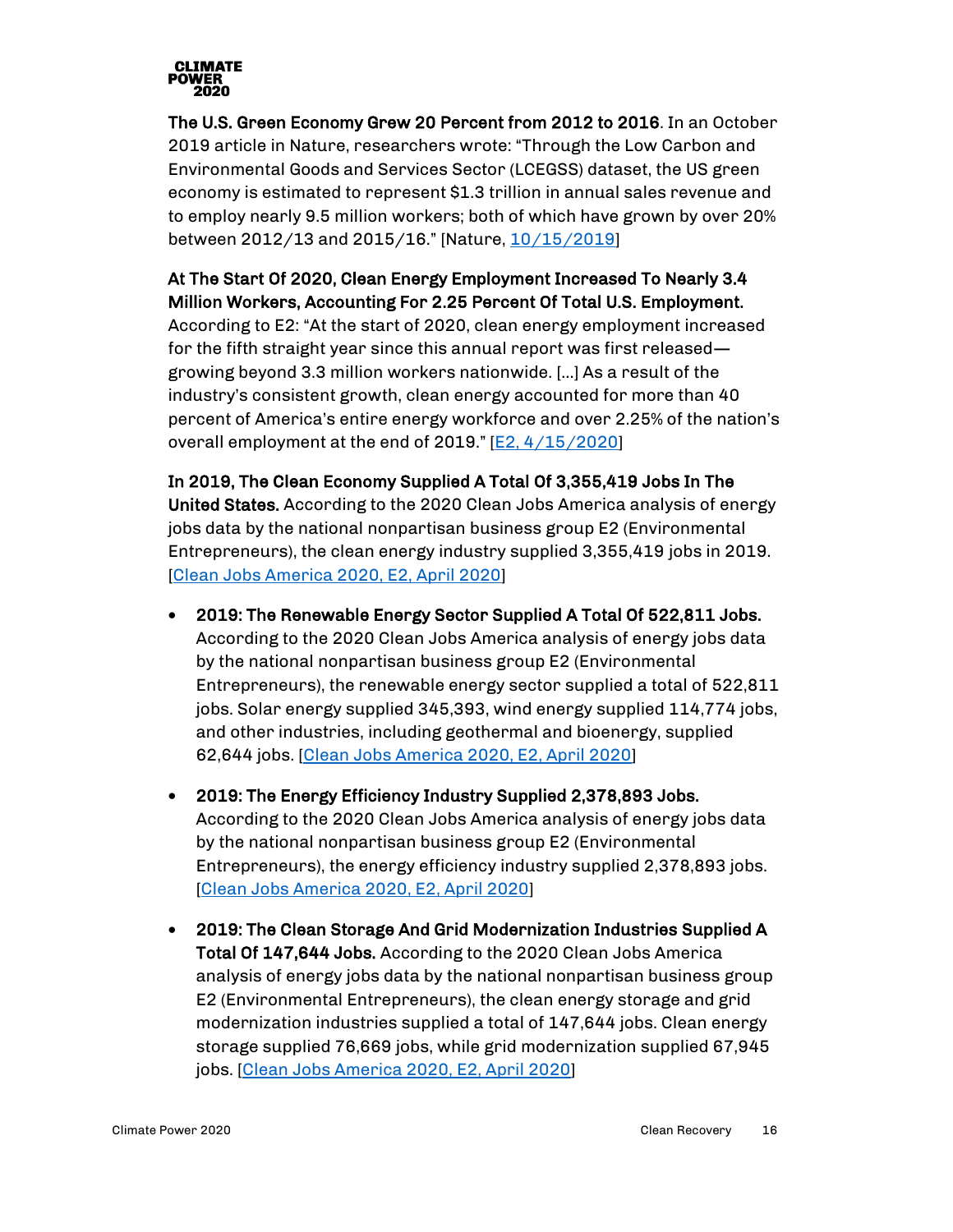

- 2019: The Clean Vehicle Industry Supplied 266,368 Jobs. According to the 2020 Clean Jobs America analysis of energy jobs data by the national nonpartisan business group E2 (Environmental Entrepreneurs), the clean vehicle industry supplied 266,368 jobs. [\[Clean Jobs America 2020,](https://e2.org/wp-content/uploads/2020/04/E2-Clean-Jobs-America-2020.pdf)  [E2, April 2020\]](https://e2.org/wp-content/uploads/2020/04/E2-Clean-Jobs-America-2020.pdf)
- 2019: The Fuel Industry Supplied A Total Of 39,704 Jobs. According to the 2020 Clean Jobs America analysis of energy jobs data by the national nonpartisan business group E2 (Environmental Entrepreneurs), the clean fuel industry supplied a total of 39,704 jobs. Other Ethanol/nonwoody biomass supplied 20,694 jobs, while other biofuels supplied 19,009 jobs. [\[Clean Jobs America 2020, E2, April 2020\]](https://e2.org/wp-content/uploads/2020/04/E2-Clean-Jobs-America-2020.pdf)

The Bureau Of Labor Statistics Reported Solar Panel Installers And Wind Turbine Technicians Are The Fastest Growing Jobs In The Nation. In September 2019, the bureau of Labor Statistics reported that "Solar photovoltaic installers" and "Wind turbine service technicians" top the list of "20 occupations with the highest percent change of employment between 2018-28," growing by 63% and 58% respectively. [Bureau of Labor Statistics, [09/4/2019\]](https://www.bls.gov/ooh/fastest-growing.htm)

More Americans Worked In Clean Energy Than Were Employed As School Teachers, Farmers, Or Real Estate Brokers. According to the 2020 Clean Jobs America analysis of energy jobs data by the national nonpartisan business group E2 (Environmental Entrepreneurs): "Before the COVID-19 crisis, nearly 3.4 million Americans worked in clean energy—solar, wind, energy efficiency, clean vehicles, and more, according to this new analysis. For perspective, that's more people than worked as school teachers or farmers or real estate brokers in our country, and three times as many as worked in fossil fuels." [E2 Clean Jobs America 2020, [4/2020\]](https://e2.org/wp-content/uploads/2020/04/E2-Clean-Jobs-America-2020.pdf)

Three Times As Many Americans Were Employed In The Clean Energy Economy Than Fossil Fuels, And In 2019 The Industry Added Nearly Five Times More Jobs Than The Fossil Fuel Industry. According to the 2020 Clean Jobs America analysis of energy jobs data by the national nonpartisan business group E2 (Environmental Entrepreneurs): "Across the entire U.S. energy sector, clean energy jobs now represent about 40 percent of the workforce. Clean energy accounted for more than half (55 percent) of the sector's net employment growth in 2019. Not only does clean energy employ about three times the number of workers as the entire U.S. fossil fuel industry, the number of clean energy jobs added last year was nearly five times greater than fossil fuel jobs added." [E2 Clean Jobs America 2020, [4/2020\]](https://e2.org/wp-content/uploads/2020/04/E2-Clean-Jobs-America-2020.pdf)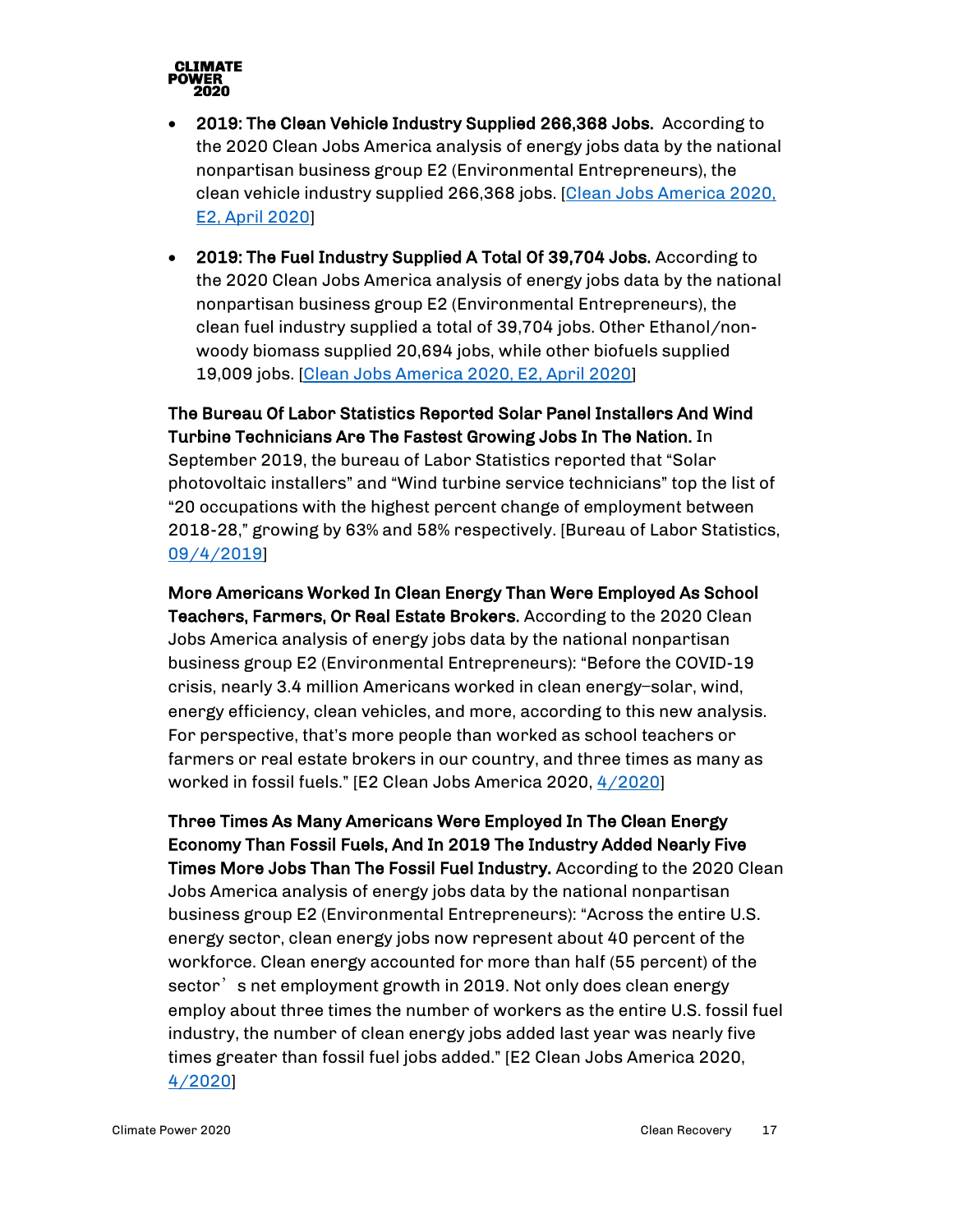

In 2019, Clean Energy Companies Employed 2.25 Percent Of All Workers In The U.S. According to E2's Clean Jobs America 2020 report, "Nationally, clean energy companies employed 2.25% of all workers in the U.S. in 2019." [E2 Clean Jobs America 2020, [4/2020\]](https://e2.org/wp-content/uploads/2020/04/E2-Clean-Jobs-America-2020.pdf)

Miami, Florida Is The #8 Metro Area For Clean Energy Jobs. According to E2's Clean Jobs America 2020 report, Miami, FL ranks  $8<sup>th</sup>$  among US metro areas for clean energy jobs with 60,963. [E2 Clean Jobs America 2020, [4/2020\]](https://e2.org/wp-content/uploads/2020/04/E2-Clean-Jobs-America-2020.pdf)

Detroit, Michigan Is The #11 Metro Area for Clean Energy Jobs. According to E2's Clean Jobs America 2020 report, Detroit, MI ranks  $11^{\text{th}}$  among US metro areas for clean energy jobs with 55,466. [E2 Clean Jobs America 2020, [4/2020\]](https://e2.org/wp-content/uploads/2020/04/E2-Clean-Jobs-America-2020.pdf)

Atlanta, Georgia Is The #12 Metro Area for Clean Energy Jobs. According to E2's Clean Jobs America 2020 report, Atlanta, GA ranks 12<sup>th</sup> among US metro areas for clean energy jobs with 55,085. [E2 Clean Jobs America 2020, [4/2020\]](https://e2.org/wp-content/uploads/2020/04/E2-Clean-Jobs-America-2020.pdf)

Philadelphia, Pennsylvania Is The #13 Metro Area for Clean Energy Jobs. According to E2's Clean Jobs America 2020 report, Philadelphia, PA ranks 13<sup>th</sup> among US metro areas for clean energy jobs with 49,510. [E2 Clean Jobs America 2020, [4/2020\]](https://e2.org/wp-content/uploads/2020/04/E2-Clean-Jobs-America-2020.pdf)

Holland-Grand Haven, Michigan Is The #2 Small Or Medium Metro Area for Clean Energy Jobs. According to E2's Clean Jobs America 2020 report, Holland-Grand Haven, MI ranks  $2^{nd}$  among small and medium US metro areas for clean energy jobs with 3,538, or 8.6% of its workforce. [E2 Clean Jobs America 2020, [4/2020\]](https://e2.org/wp-content/uploads/2020/04/E2-Clean-Jobs-America-2020.pdf)

Miles-Benton Harbor, Michigan Is The #10 Small Or Medium Metro Area for Clean Energy Jobs. According to E2's Clean Jobs America 2020 report, Niles-Benton Harbor, MI ranks 10th among small and medium US metro areas for clean energy jobs with 2,685, or 4.2% of its workforce. [E2 Clean Jobs America 2020[, 4/2020\]](https://e2.org/wp-content/uploads/2020/04/E2-Clean-Jobs-America-2020.pdf)

## <span id="page-17-0"></span>WAGE DATA

Bloomberg Headline: "A Bottom-Line Case For The Green New Deal: The Jobs Pay More." [Bloomberg CityLab,  $4/24/2019$ ]

A 2011 Brookings Institute Study Found That The Clean Energy Economy Offers More Opportunities And Better Pay For Low-And Middle-Skilled Workers Than The National Economy As A Whole. According to the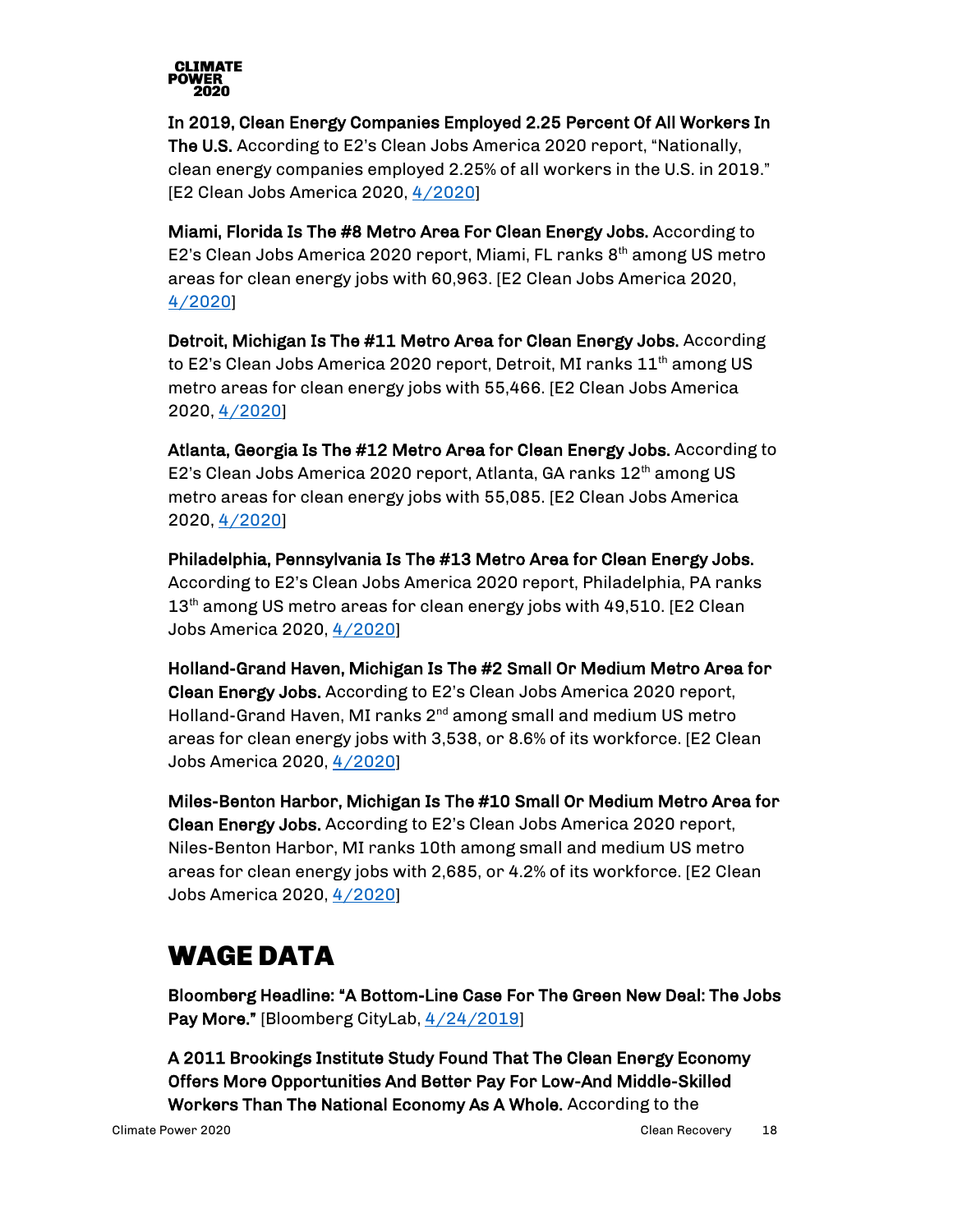

Brookings Institute's Sizing the Clean Economy report: "The clean economy offers more opportunities and better pay for low-skilled workers than the national economy as a whole. Another strength of the clean economy is the access it affords to decent jobs up and down the skills ladder. Typical wages in the clean economy exceed those in the aggregate U.S. economy by roughly 13 percent, based on an analysis of the dataset. The median wage of a typical clean economy job approaches \$44,000. This figure far exceeds the compensation level of the typical job in the United States. The national median wage is just \$33,190 (or \$38,616 if calculated using a weighted average of the medians, as was done for the clean economy)." [\[Brookings](https://www.brookings.edu/wp-content/uploads/2016/07/0713_clean_economy.pdf)  [Institute, Sizing the Clean Economy Report, 2011\]](https://www.brookings.edu/wp-content/uploads/2016/07/0713_clean_economy.pdf)

#### Brookings: Hourly Wages For Clean Energy Jobs Exceed National Averages

By 8 To 19 Percent. In an April 2019 analysis, Brookings researchers found: "Workers in clean energy earn higher and more equitable wages when compared to all workers nationally. Mean hourly wages exceed national averages by 8 to 19 percent. Clean energy economy wages are also more equitable; workers at lower ends of the income spectrum can earn \$5 to \$10 more per hour than other jobs." [Brookings,  $4/18/2019$ ]

Low-Wage Workers Make \$5 To \$10 More Per Hour In Green Jobs Than They Would In Other Jobs. In an April 2019 analysis, Brookings researchers found: "Clean energy economy wages are also more equitable; workers at lower ends of the income spectrum can earn \$5 to \$10 more per hour than other jobs." [Brookings[, 4/18/2019\]](https://www.brookings.edu/research/advancing-inclusion-through-clean-energy-jobs/)

Four Percent Of Green Jobs Earn Less Than \$15 An Hour, Compared To More Than 30 Percent Of Jobs Nationally. . In an April 2019 analysis, Brookings researchers found: that four percent of green jobs paid less than \$15/hour, while more than 30% of jobs do in the economy overall. [Brookings, <u>4/18/2019</u>]

Educational Barriers To Entry Are Lower In Clean Jobs, Even In High-Paying Jobs. In an April 2019 analysis, Brookings researchers found: "Even when they have higher pay, many occupations within the clean energy economy tend to have lower educational requirements. This is especially true within the clean energy production and energy efficiency sectors, which include sizable occupations like electricians, carpenters, and plumbers. Roughly 50 percent of workers attain no more than a high school diploma yet earn higher wages than similarly-educated peers in other industries." [Brookings, [4/18/2019\]](https://www.brookings.edu/research/advancing-inclusion-through-clean-energy-jobs/)

• "50 Percent Of Workers Attain No More Than A High School Diploma Yet Earn Higher Wages Than Similarly-Educated Peers In Other Industries.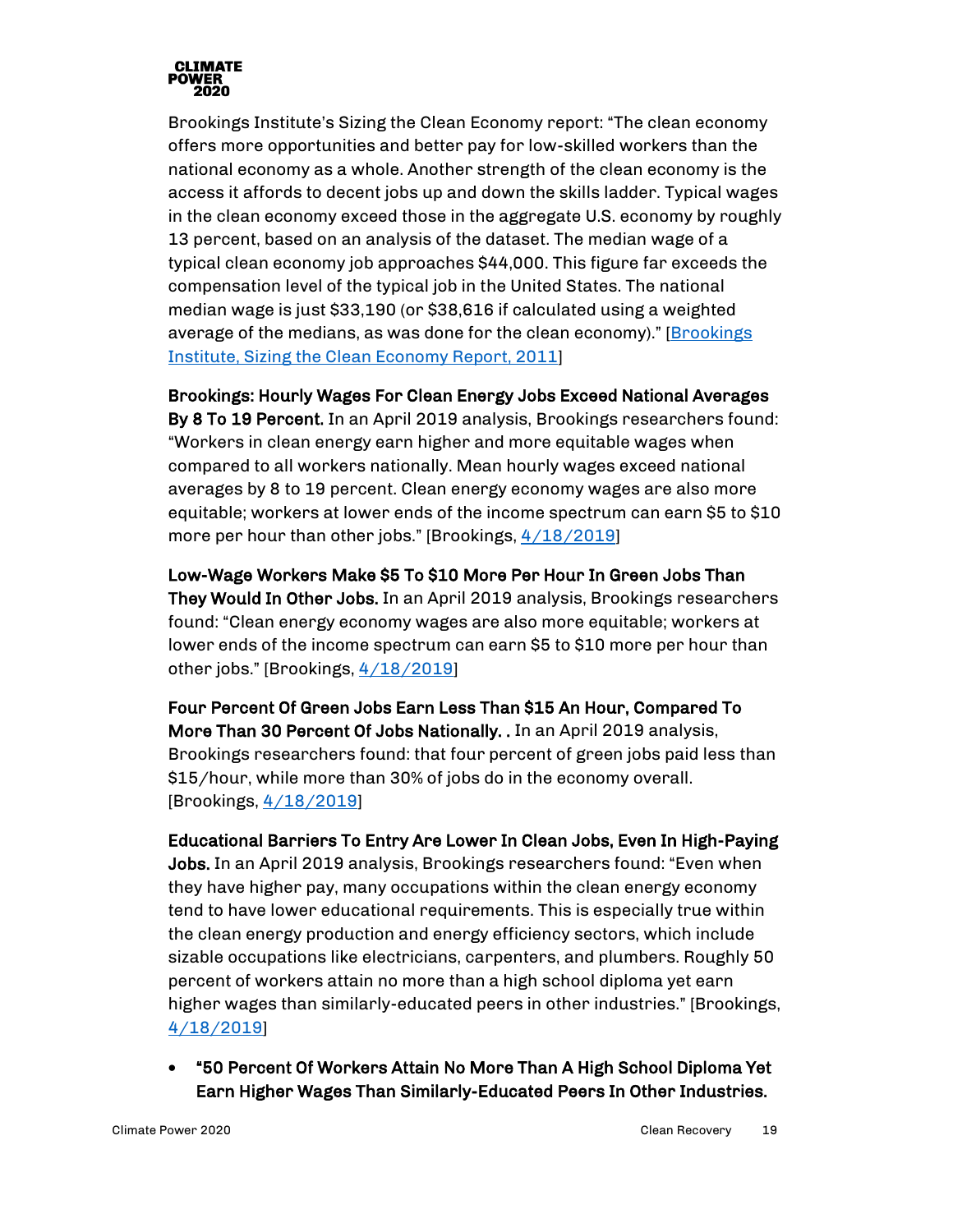

" In an April 2019 analysis, Brookings researchers found: "Roughly 50 percent of workers attain no more than a high school diploma yet earn higher wages than similarly-educated peers in other industries." [Brookings,  $4/18/2019$ ]

## <span id="page-19-0"></span>ECONOMIC IMPACT DATA

#### <span id="page-19-1"></span>Local Impact

By Nature Many Clean Energy Jobs Cannot Be Outsourced, And They Contribute To The Growth Of Local Economies. In their explanation of their Climate Corps program , the Environmental Defense Fund wrote: "Many jobs in the solar and energy efficiency space are in installation, maintenance and construction, making these jobs inherently local and contributing to the growth of local economies." [Environmental Defense Fund, accessed [6/19/20\]](http://edfclimatecorps.org/nowhiringreport)

#### <span id="page-19-2"></span>Economic Growth

Obama's White House Council Of Economic Advisors Said Green Stimulus Investments Boosted GDP By 2 To 3 Percent From 2009 To 2011. In February 2016, Obama's Council of Economic Advisors released a report on the green stimulus programs included in the 2009 stimulus package. They wrote: "A new report released today by the White House Council of Economic Advisors (CEA) estimates that the entire Recovery Act raised the level of GDP by between 2 and 3 percent from late 2009 through mid-2011." [Obama White House, [2/25/2016\]](https://obamawhitehouse.archives.gov/the-press-office/2016/02/25/fact-sheet-recovery-act-made-largest-single-investment-clean-energy)

Obama's White House Council Of Economic Advisors Said Green Stimulus Programs Created Equivalent Of 900,000 Jobs Between 2009 And 2015. In

February 2016, Obama's Council of Economic Advisors released a report on the green stimulus programs included in the 2009 stimulus package. They wrote: "CEA estimates that the Recovery Act clean energy-related programs supported roughly 900,000 job-years in innovative clean energy fields from 2009 to 2015." [Obama White House, [2/25/2016\]](https://obamawhitehouse.archives.gov/the-press-office/2016/02/25/fact-sheet-recovery-act-made-largest-single-investment-clean-energy)

Obama's Green Stimulus Supported \$44 Billion In Economic Output. In an April 2012 study, The U.S. Department of Energy's National Renewable Energy Lab wrote: "NREL's analysis estimates that up to 75,000 direct and indirect jobs and up to \$44 billion in total economic output were supported by the design, manufacturing, construction, and installation of solar photovoltaic (PV) and wind projects funded by the 1603 Treasury grant program. In addition, the study estimates that the operation and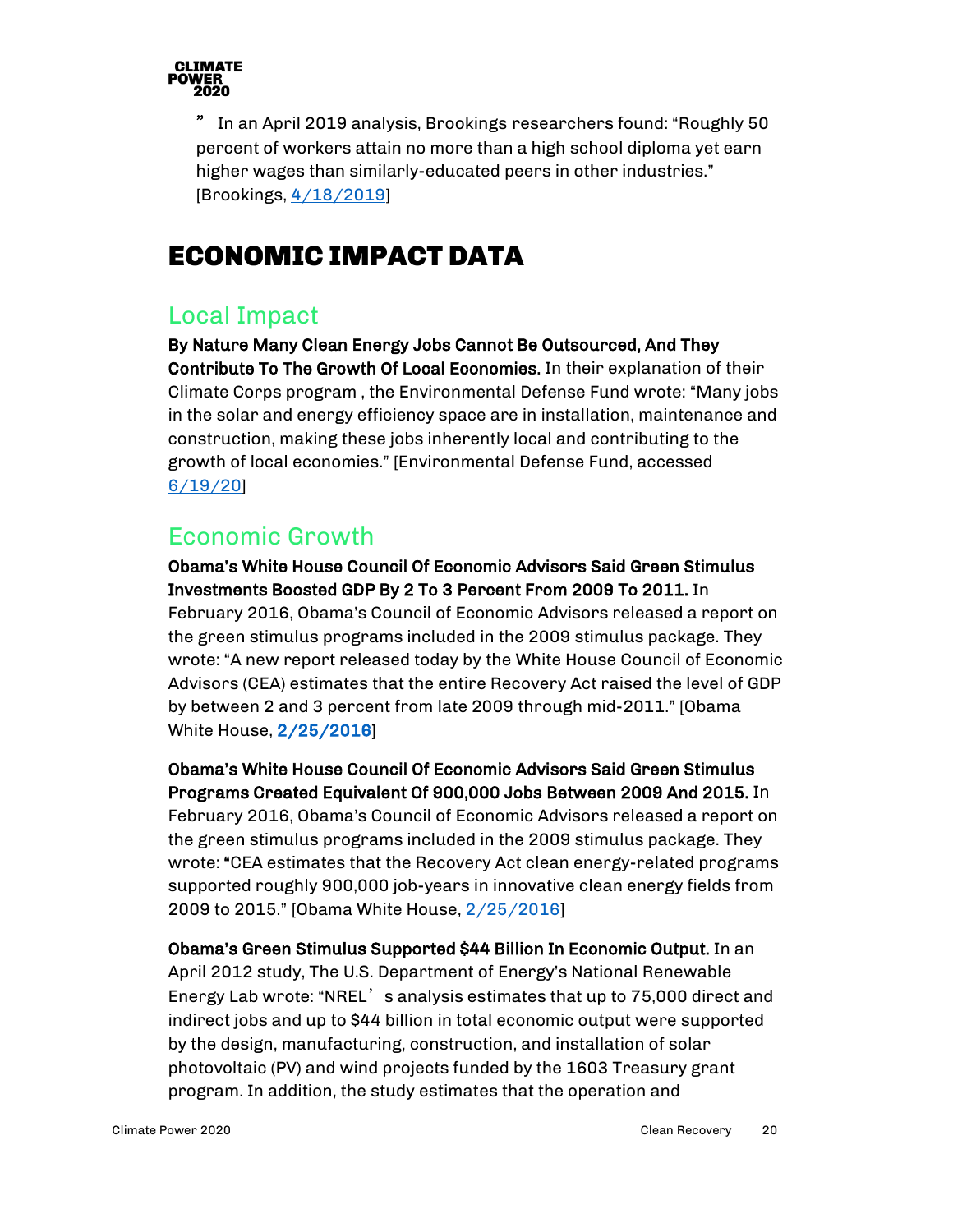

maintenance of these solar and wind facilities will continue to sustain up to \$1.8 billion per year in economic output over the lifetime of the facilities (20 – 30 years)." [US Department of Energy National Renewable Energy Lab, [4/6/2012\]](https://www.energy.gov/articles/nrel-report-highlights-positive-economic-impact-and-job-creation-1603-renewable-energy)

Obama's Green Stimulus Created 75,000 Direct And Indirect Jobs. In an April 2012 study, The U.S. Department of Energy's National Renewable Energy Lab wrote: "NREL's analysis estimates that up to 75,000 direct and indirect jobs and up to \$44 billion in total economic output were supported by the design, manufacturing, construction, and installation of solar photovoltaic (PV) and wind projects funded by the 1603 Treasury grant program. In addition, the study estimates that the operation and maintenance of these solar and wind facilities will continue to sustain up to \$1.8 billion per year in economic output over the lifetime of the facilities (20 – 30 years)." [US Department of Energy National Renewable Energy Lab, [4/6/2012\]](https://www.energy.gov/articles/nrel-report-highlights-positive-economic-impact-and-job-creation-1603-renewable-energy)

Obama's Green Stimulus Sustains \$1.8 Billion Per Year In Economic Output. In an April 2012 study, The U.S. Department of Energy's National Renewable Energy Lab wrote: "NREL' s analysis estimates that up to 75,000 direct and indirect jobs and up to \$44 billion in total economic output were supported by the design, manufacturing, construction, and installation of solar photovoltaic (PV) and wind projects funded by the 1603 Treasury grant program. In addition, the study estimates that the operation and maintenance of these solar and wind facilities will continue to sustain up to \$1.8 billion per year in economic output over the lifetime of the facilities (20 – 30 years)." [US Department of Energy National Renewable Energy Lab, [4/6/2012\]](https://www.energy.gov/articles/nrel-report-highlights-positive-economic-impact-and-job-creation-1603-renewable-energy)

The Wind Industry Invests Between \$10-20 Billion In The U.S. Economy Every Year. In a 2018 report, Cleantechnica cited a Wind Energy Foundation report saying: "Since 2005, American wind power has attracted more than \$100 billion in new investment. At the current rate, the wind industry is investing between \$10 billion and \$20 billion per year in the U.S. economy." [Cleantechnica citing the Wind Energy Foundation[, 3/10/2018\]](https://cleantechnica.com/2018/03/10/renewable-energy-economic-benefits-know/)

#### Holistic Benefits

<span id="page-20-0"></span>Climate Power 2020 Clean Recovery 21 A 2016 Study Found Green Investments Would Boost Global Welfare. In a 2016 report, the International Renewable Energy Agency created a new welfare metric to capture policy impacts beyond what is captured by GDP. They found "The impact of renewable energy deployment on global welfare is positive, increasing by 2.7% (compared to 0.6% GDP improvement) if the share of renewables doubled. It would rise by 3.7% (compared to 1.1% GDP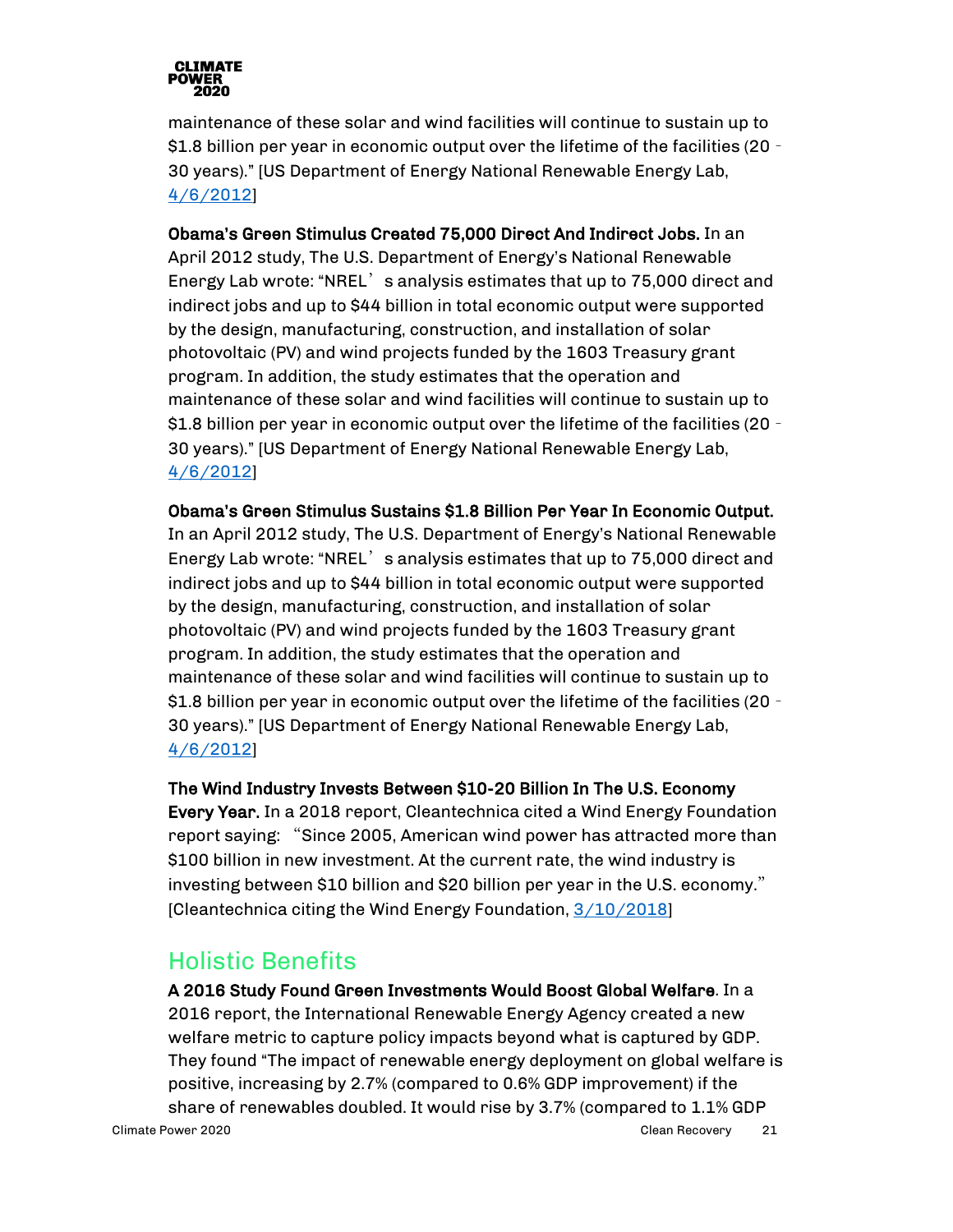

improvement) if achieved through the higher electrification of heat and transport. In other words, the benefits of renewable energy go beyond the traditional and limited measurements of economic performance. They improve human welfare in a much broader manner and in a way that allows for future long-term growth and positive socioeconomic development." [International Renewable Energy Agency, [2016\]](https://www.irena.org/documentdownloads/publications/irena_measuring-the-economics_2016.pdf)

#### <span id="page-21-0"></span>Cheap Energy

In 2017, Scientific American Wrote "Wind Energy Is One Of The Cheapest Sources of Electricity In The United States." In August 2017, Scientific American wrote: "Wind Energy Is One of the Cheapest Sources of Electricity in the United States: While the all-in price of wind energy directly depends on the wind speeds at a particular site, examining national trends in the installed cost of wind energy definitively shows that wind energy has become an extremely inexpensive source of electricity." [Scientific American, [08/28/2017\]](https://blogs.scientificamerican.com/plugged-in/wind-energy-is-one-of-the-cheapest-sources-of-electricity-and-its-getting-cheaper/)

- By 2017, An "Enormous Amount Of Wind Energy" Had Been Procured At 2 Cents Per Megawatt Hour Across The U.S., Very Competitive Against The Standard Rate Of 2 To 4 Cents Per Megawatt Hour. In August 2017, Scientific American wrote: "The average U.S. consumer pays about 12 cents per kilowatt-hour for electricity. That price includes the cost of generating power, the wires that deliver it from generators to our homes, and the cost of running the utility business. The actual cost of electricity generation alone is something like 2 to 4 cents per kilowatthour  $-$  that  $\dot{\phantom{\alpha}}$  s the price that wind energy has to compete with to be successful. In recent years, an enormous amount of wind energy has been procured at or below a price of 20 dollars per megawatt-hour — or just 2 cents per kilowatt-hour. That is competitive with typical wholesale electricity market prices by any measure." [Scientific American, [08/28/2017\]](https://blogs.scientificamerican.com/plugged-in/wind-energy-is-one-of-the-cheapest-sources-of-electricity-and-its-getting-cheaper/)
- Climate Power 2020 Clean Recovery 22 • Even Without Subsidies, Wind Energy Is Cheaper Than Natural Gas. In August 2017, Scientific American wrote: "But it' s important to note that the price of wind energy offered through a PPA is an all-in price that includes the effect of subsidies such as the federal wind production tax credit, which provides a tax subsidy of 18 to 23 dollars per megawatt hour of energy produced. When you exclude the production tax credit and look at the levelized cost of energy (LCOE) from interior wind, it still comes in at an extremely competitive cost of less than 50 dollars per megawatt-hour (5 cents per kilowatt-hour). For comparison, the Energy Information Administration estimates a best-in-class combined cycle natural gas power plant has an LCOE of about 54 dollars per megawatt-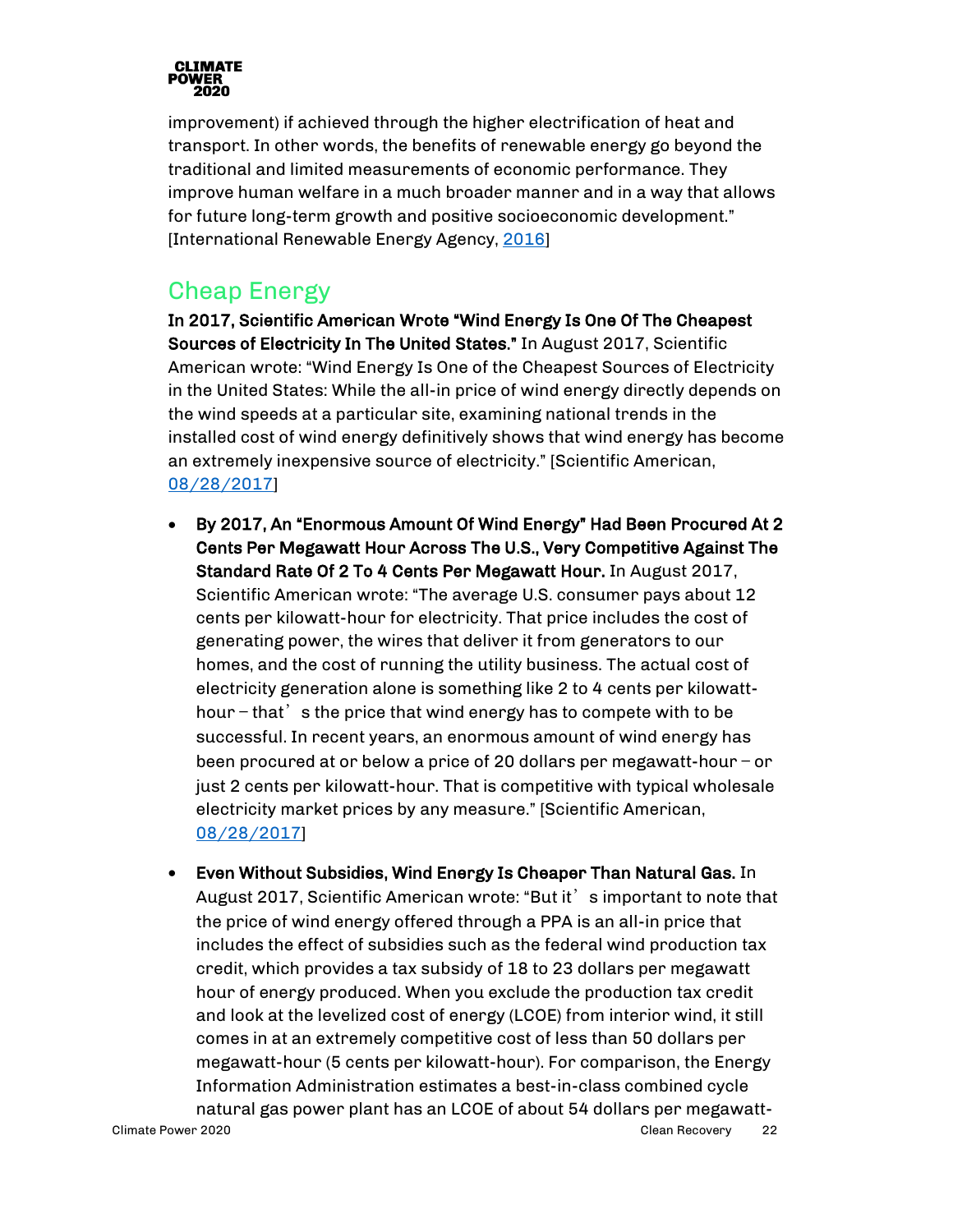

hour (5.4 cents per kilowatt-hour). So even when you account for the effect of the federal wind production tax credit, wind energy remains an extremely competitive generating resource." [Scientific American, [08/28/2017\]](https://blogs.scientificamerican.com/plugged-in/wind-energy-is-one-of-the-cheapest-sources-of-electricity-and-its-getting-cheaper/)

#### <span id="page-22-0"></span>**Wind**

In 2018, "Wind Projects Or Wind-Related Manufacturing Facilities Are Present In 69 Percent Of U.S. Congressional Districts, Including 78 Percent Of Republican Districts And 62 Percent Of Democratic Districts." In April 2019, the American Wind Energy Association reported that: "Under the 116th U.S. Congress, wind projects or wind-related manufacturing facilities are present in 69 percent of U.S. congressional districts, including 78 percent of Republican districts and 62 percent of Democratic districts." [American Wind Energy association, [4/9/2019\]](https://www.aweablog.org/awea-annual-market-report-top-11-wind-power-trends-2018/)

Wind Sector Employs 114,000 People Across All 50 States. In a 2019 report, the American Wind Energy Association wrote: "With a footprint in all 50 states, the wind industry supports local economic development, investing more than \$12 billion in new wind projects in 2018, employing a record 114,000 Americans, and paying over \$1 billion to state/local governments and private landowners in tax and lease payments." [American Wind Energy Association, [4/9/2019\]](https://www.aweablog.org/awea-annual-market-report-top-11-wind-power-trends-2018/)

In 2018, Wind Projects Paid \$1 Billion To State And Local Governments And Private Landowners In Tax And Lease Payments. In a 2019 report, the American Wind Energy Association wrote that Wind power projects paid "over \$1 billion to state/local governments and private landowners in tax and lease payments." [American Wind Energy Association, [4/9/2019\]](https://www.aweablog.org/awea-annual-market-report-top-11-wind-power-trends-2018/)

In 2018, The Wind Sector Employed 24,000 Manufacturing And Supply Chain Jobs. In a 2019 report, the American Wind Energy Association wrote: "Wind energy supports a thriving domestic manufacturing sector with over 500 factories in 42 states producing components for the industry. At the end of 2018, the wind industry supplied 24,000 manufacturing and supply chain jobs." [American Wind Energy Association[, 4/9/2019\]](https://www.aweablog.org/awea-annual-market-report-top-11-wind-power-trends-2018/)

Wind Farm Lease Payments Support Precarious Farmers. "The project has also been a major boon for Sheldon's dairy farmers. Dairy farming is a tight-margin business, and the lease payments many farmers receive help them keep things running in years when milk prices are low or drought hits, both of which have been the case in 2016. When farming is more lucrative, the payments help pay for new, more efficient equipment and repairs to farm infrastructure." [American Wind Energy Association, [09/17/2016\]](http://www.aweablog.org/wind-power-creates-town-no-taxes/)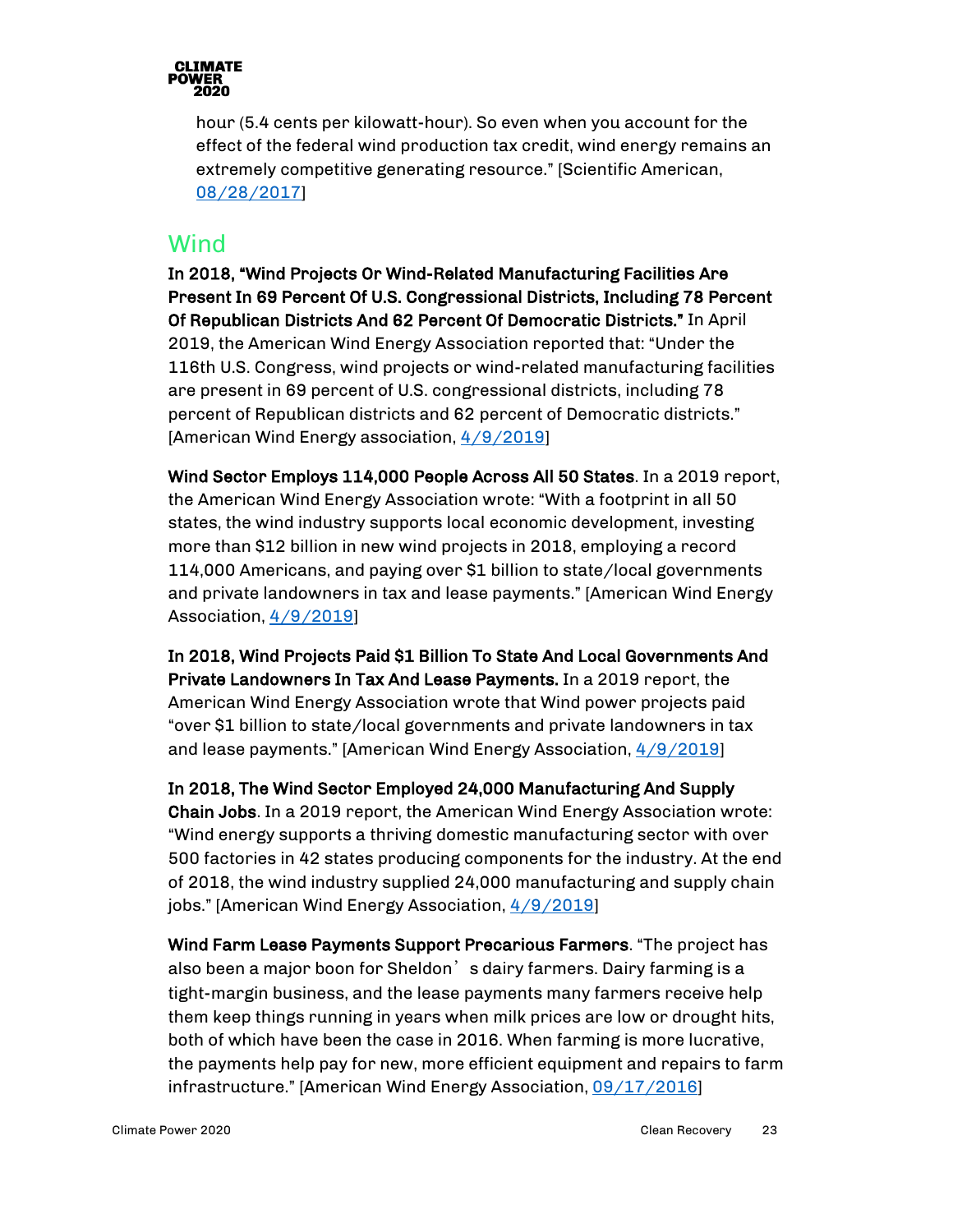

Sheldon, NY Was Able To Eliminate Local Taxes Completely With Revenue From Its Wind Farm. According to the American Wind Energy Association: "For the town of Sheldon, N.Y., that's been the case since a wind farm came online eight years ago. Sheldon sits in the upper western corner of New York, just a short ride from Buffalo. It's an agricultural community with more dairy farms than any other county in the state. In 2009, Invenergy's High Sheldon wind farm started generating electricity, and the project's benefit's have been helping the people of Sheldon ever since. The payments the town of 2,500 receives every year were enough to eliminate local taxes for the first eight years of the project's life. Only this past year was there a small tax, levied just to cover the cost of some newly purchased highway equipment." [American Wind Energy Association, [09/17/2016\]](http://www.aweablog.org/wind-power-creates-town-no-taxes/)

## <span id="page-23-0"></span>IMPACT ON RURAL COMMUNITIES

Clean Energy Employed 430,000 People Across The Rural U.S. In 2017. In May 2020, E2 released a report on the impact of the clean energy sector on rural communities in the US. They found: "Clean energy employed more than 430,000 people across the rural U.S. in 2017, accounting for 13 percent of nation's total clean energy jobs. Of these jobs, about 320,000 are in energy efficiency fields while 50,000 are renewable energy jobs. The remaining jobs are in sustainable transportation, advanced grid technologies, and alternative fuels." [E2: Clean Jobs Rural America 2019, [5/12/2020\]](https://e2.org/reports/clean-jobs-rural-america-2019/)

99 Percent Of U.S. Wind Capacity Is In Rural Areas. In May 2020, E2 released a report on the impact of the clean energy sector on rural communities in the US. They found: "99% Of U.S. Wind Capacity Is In Rural Areas." [E2: Clean Jobs Rural America 2019, [5/12/2020\]](https://e2.org/reports/clean-jobs-rural-america-2019/)

Bloomberg: Wind Energy Is "Transforming Low-Income Rural Areas In Ways Not Seen Since The Federal Government Gave Land To Homesteaders 150 Years Ago." In a 2016 article, Bloomberg reported: "Wind energy, the fastest-growing source of electricity in the U.S., is transforming low-income rural areas in ways not seen since the federal government gave land to homesteaders 150 years ago." [Bloomberg, [10/6/2016\]](https://www.bloomberg.com/news/articles/2016-10-06/wind-is-the-new-corn-for-struggling-farmers)

In Rural Areas, Energy Efficiency Sectors Employ 82,844 More Workers Than Fossil Fuel Jobs. In May 2020, E2 released a report on the impact of the clean energy sector on rural communities in the US. They found: "Energy efficiency alone employs 82,844 more rural workers than fossil fuels, a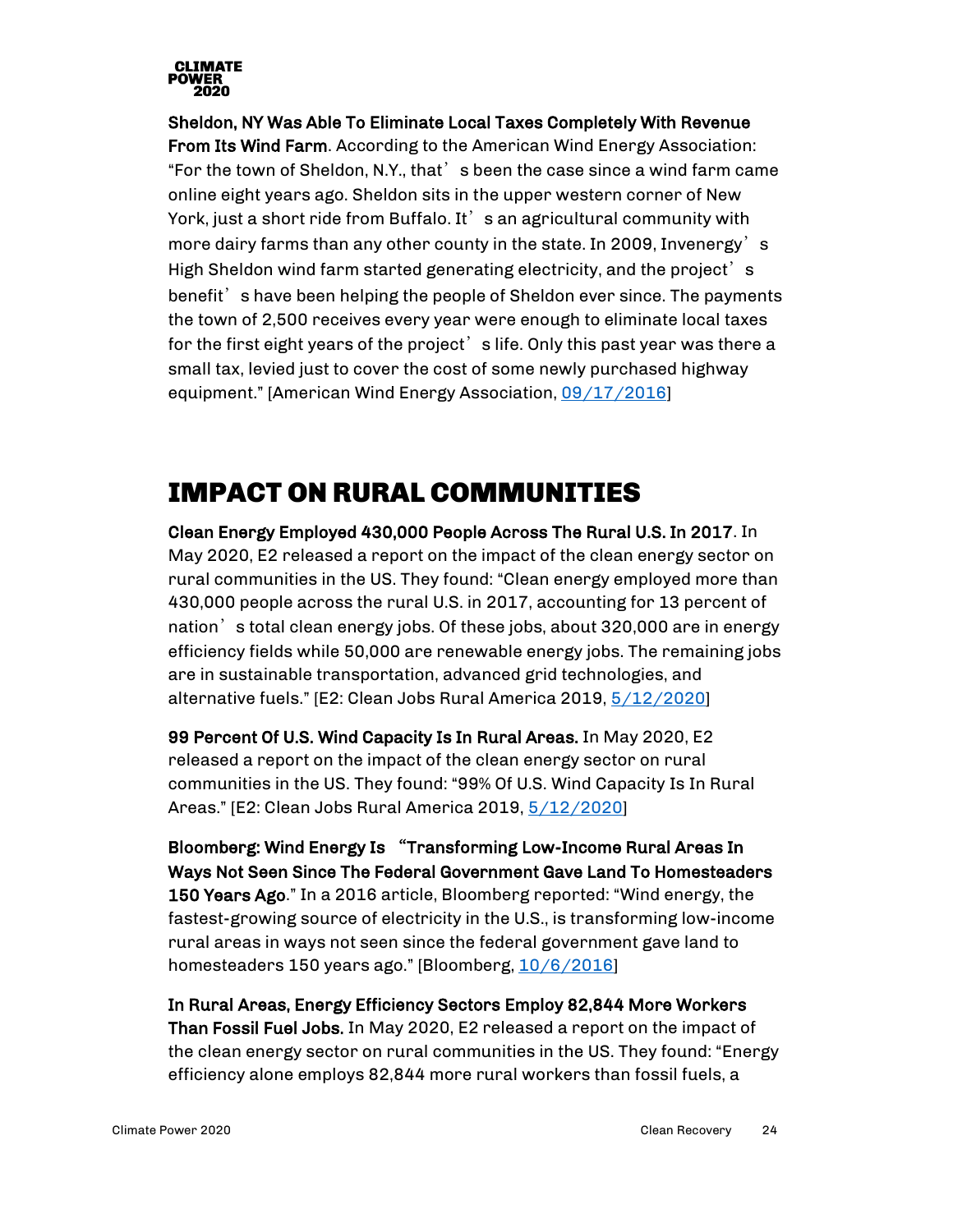

difference nearly equal to the entire workforce of the U.S. coal industry." [E2: Clean Jobs Rural America 2019, [5/12/2020\]](https://e2.org/reports/clean-jobs-rural-america-2019/)

Clean Energy Employs Seven Times More Rural Workers Than Department Stores Do Nationally, And More Than Restaurants In Eighteen States. In May 2020, E2 released a report on the impact of the clean energy sector on rural communities in the US. They found: "7X MORE Clean energy in rural areas employs about seven times more workers than department stores nationally, and more than restaurants in 18 states." [E2: Clean Jobs Rural America 2019[, 5/12/2020\]](https://e2.org/reports/clean-jobs-rural-america-2019/)

Clean Energy Jobs Accounted For Between 3 To 4 Percent Of Rural Employment In Michigan, Wisconsin, Florida, And North Carolina In 2019. In May 2020, E2 released a report on the impact of the clean energy sector on rural communities in the US. They found: "Clean energy jobs in America's rural areas account for over 2.5 percent of total employment, across all sectors. Seven states had clean energy jobs account for more than four percent of overall employment, including Connecticut (4.9%), California (4.4%), Oregon (4.3%), Washington (4.2%), and Michigan (4%). Clean energy made up at least three percent of total jobs in eight other states, including North Carolina (3.7%), South Carolina (3.6%), Wisconsin (3.3%), Florida (3%), and Minnesota (3.0%)." [E2: Clean Jobs Rural America 2019, [5/12/2020\]](https://e2.org/reports/clean-jobs-rural-america-2019/)

## <span id="page-24-0"></span>IMPACT ON VETERAN EMPLOYMENT

Clean Energy Companies Hire A Greater Percentage Of Veterans Than The National Average. According to the 2020 Clean Jobs America analysis of energy jobs data by the national nonpartisan business group E2 (Environmental Entrepreneurs), "Small businesses—the backbones of America's economy—employ nearly two out of three clean energy workers. And clean energy companies hire a greater percentage of veterans than the national average." [\[Clean Jobs America 2020, E2, April 2020\]](https://e2.org/wp-content/uploads/2020/04/E2-Clean-Jobs-America-2020.pdf)

In 2019, Veterans Filled Around 10 Percent Of The Nation's Advanced Clean Energy Jobs, Compared To 6 Percent Of Total Jobs. According to the 2020 U.S. Energy & Employment Report published by the Energy Futures Initiative and the National Association of State Energy Officials, veterans filled about 10% of the nation's advanced energy jobs in 2019, compared to 6% of total jobs. [\[U.S. Energy & Employment Report, 2020\]](https://static1.squarespace.com/static/5a98cf80ec4eb7c5cd928c61/t/5ee783fe8807d732d560fcdd/1592230915051/2020+USEER+EXEC+0615.pdf)

Clean Energy Employs A Greater Percentage Of Veterans Than The Oil And Gas Industry. According to the 2020 Clean Jobs America analysis of energy jobs data by the national nonpartisan business group E2 (Environmental Entrepreneurs), "Clean energy employs a greater percentage of veterans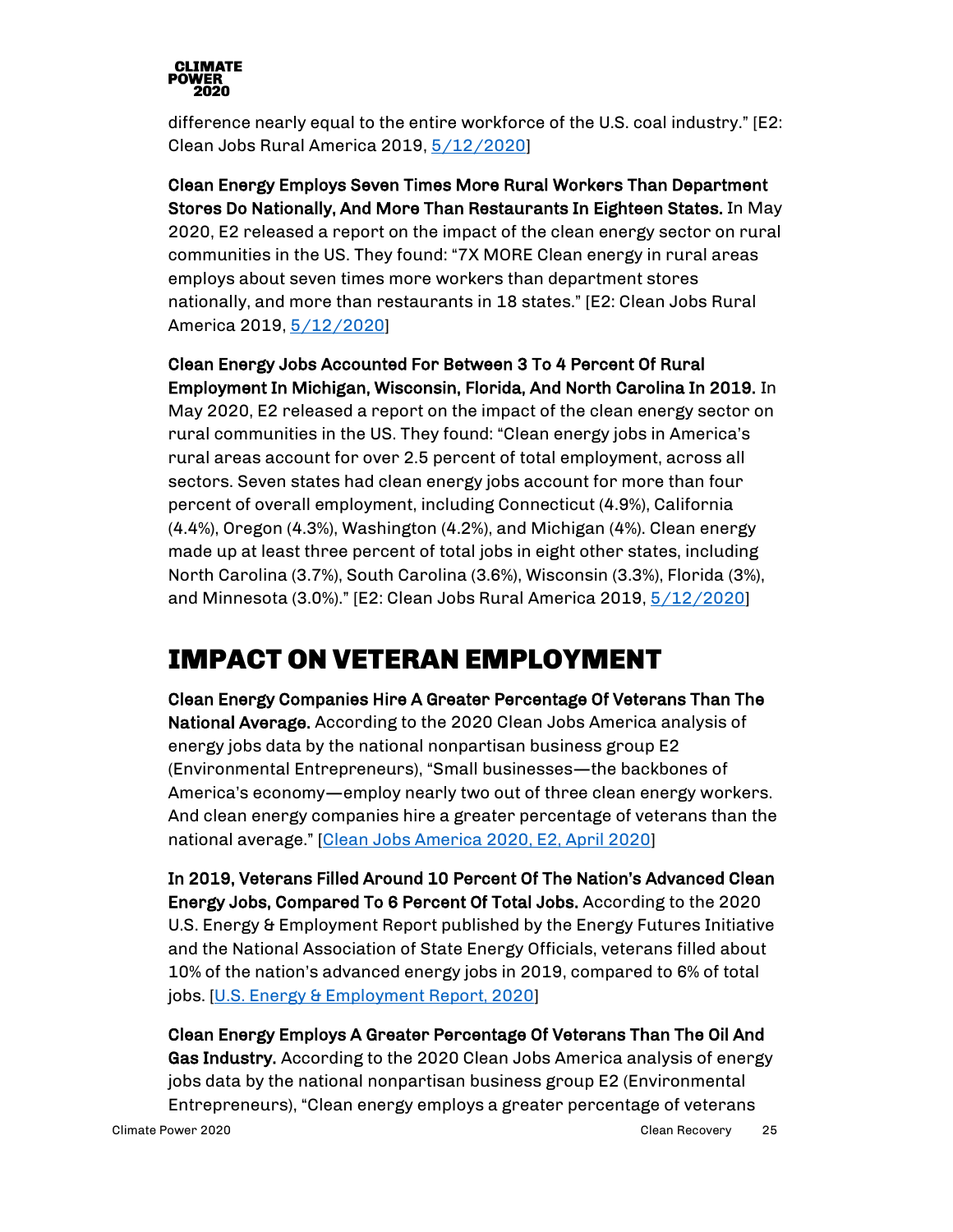

than most industries—including oil and gas. Percentage of veterans in the workforce of: 10% Wind, 9% Solar PV, 10% Energy Efficiency, 8% Concentrated Solar Power, 6% National Average, 6 To 9% Fossil Fuel and Nuclear." [\[Clean Jobs America 2020, E2, April 2020\]](https://e2.org/wp-content/uploads/2020/04/E2-Clean-Jobs-America-2020.pdf)

Associated Press HEADLINE: For Vets Returning To US, Green Energy Jobs Await. [\[Associated Press, 11/26/2011\]](https://www.military.com/veteran-jobs/career-advice/job-hunting/green-energy-jobs-for-veterans.html)

## <span id="page-25-0"></span>IMPACT ON COMMUNITIES OF COLOR

#### <span id="page-25-1"></span>Workforce Demographics

#### Solar

Solar Sector Is Less White Than The Economy Overall. The National Association of State Energy Officials' 2020 U.S. Energy & Employment Report reported that the Solar Photovoltaic sector employed 71% workers who identify as White, and the Concentrating Solar Power sector employed 70% people who identify as White, compared to 78% of the workforce nationally. [National Association of State Energy Officials: [2020 U.S.](https://static1.squarespace.com/static/5a98cf80ec4eb7c5cd928c61/t/5ee783fe8807d732d560fcdd/1592230915051/2020+USEER+EXEC+0615.pdf) Energy & [Employment Report\]](https://static1.squarespace.com/static/5a98cf80ec4eb7c5cd928c61/t/5ee783fe8807d732d560fcdd/1592230915051/2020+USEER+EXEC+0615.pdf)

Solar Power Generation Employs Five Times More People of Two Or More Races Than The Economy Overall. The National Association of State Energy Officials' 2020 U.S. Energy & Employment Report reported that the Solar Photovoltaic sector employed 9% workers who identify as "two or more races," and the Concentrating Solar Power sector employed 11% people who identify as "two or more races," compared to 2% of the workforce nationally. [National Association of State Energy Officials: [2020 U.S. Energy &](https://static1.squarespace.com/static/5a98cf80ec4eb7c5cd928c61/t/5ee783fe8807d732d560fcdd/1592230915051/2020+USEER+EXEC+0615.pdf)  [Employment Report\]](https://static1.squarespace.com/static/5a98cf80ec4eb7c5cd928c61/t/5ee783fe8807d732d560fcdd/1592230915051/2020+USEER+EXEC+0615.pdf)

Solar Power Generation Employs More Workers of Two Or More Races Than Fossil Fuel Power Generation. The National Association of State Energy Officials' 2020 U.S. Energy & Employment Report reported that the Solar Photovoltaic sector employed 9% workers who identify as two or more races, and the Concentrating Solar Power sector employed 11% people who identify as two or more races, compared to 9% of the workforce for oil electric power generation, 14% of workers in Natural Gas Electric Power Generation, and 7% of workers employed in Coal Electric Power Generation. [National Association of State Energy Officials: [2020 U.S. Energy &](https://static1.squarespace.com/static/5a98cf80ec4eb7c5cd928c61/t/5ee783fe8807d732d560fcdd/1592230915051/2020+USEER+EXEC+0615.pdf)  [Employment Report\]](https://static1.squarespace.com/static/5a98cf80ec4eb7c5cd928c61/t/5ee783fe8807d732d560fcdd/1592230915051/2020+USEER+EXEC+0615.pdf)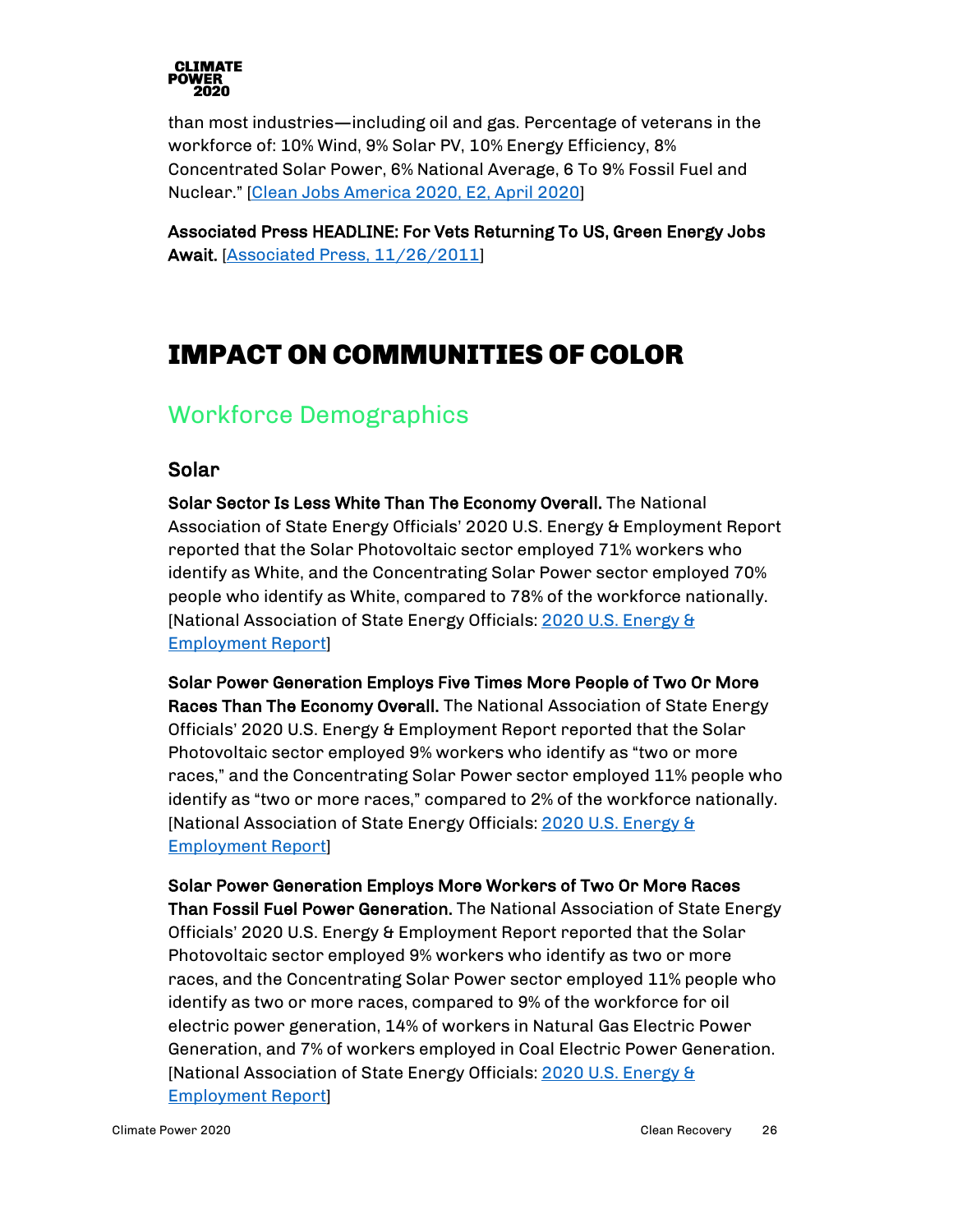

Solar Power Generation Employs More Latinx Workers Than The Economy Overall. The National Association of State Energy Officials' 2020 U.S. Energy & Employment Report reported that the Solar Photovoltaic sector employed 20% workers who identify as Hispanic or Latino, and the Concentrating Solar Power sector employed 21% people who identify as Hispanic or Latino, compared to 18% of the workforce nationally. [National Association of State Energy Officials: [2020 U.S. Energy & Employment Report\]](https://static1.squarespace.com/static/5a98cf80ec4eb7c5cd928c61/t/5ee783fe8807d732d560fcdd/1592230915051/2020+USEER+EXEC+0615.pdf)

Solar Power Generation Employs More Latinx Workers Than Fossil Fuel

Power Generation. The National Association of State Energy Officials' 2020 U.S. Energy & Employment Report reported that the Solar Photovoltaic sector employed 20% workers who identify as Hispanic or Latino, and the Concentrating Solar Power sector employed 21% people who identify as Hispanic or Latino, compared to 18% of the workforce for oil electric power generation, 18% of workers in Natural Gas Electric Power Generation, and 14% of workers employed in Coal Electric Power Generation. [National Association of State Energy Officials: [2020 U.S. Energy & Employment](https://static1.squarespace.com/static/5a98cf80ec4eb7c5cd928c61/t/5ee783fe8807d732d560fcdd/1592230915051/2020+USEER+EXEC+0615.pdf)  [Report\]](https://static1.squarespace.com/static/5a98cf80ec4eb7c5cd928c61/t/5ee783fe8807d732d560fcdd/1592230915051/2020+USEER+EXEC+0615.pdf)

Solar Power Generation Employs Fifty Percent More Asian Workers Than The Economy Overall. The National Association of State Energy Officials' 2020 U.S. Energy & Employment Report reported that the Solar Photovoltaic sector employed 9% workers who identify as Asian, and the Concentrating Solar Power sector employed 9% people who identify as Asian, compared to 6% of the workforce nationally. [National Association of State Energy Officials: [2020 U.S. Energy & Employment Report\]](https://static1.squarespace.com/static/5a98cf80ec4eb7c5cd928c61/t/5ee783fe8807d732d560fcdd/1592230915051/2020+USEER+EXEC+0615.pdf)

#### Wind

Wind Sector Is Less White Than The Economy Overall. The National Association of State Energy Officials' 2020 U.S. Energy & Employment Report reported that the Wind Electric Power Generation sector employed 69% workers who identify as White, compared to 78% of the workforce nationally. [National Association of State Energy Officials: [2020 U.S. Energy &](https://static1.squarespace.com/static/5a98cf80ec4eb7c5cd928c61/t/5ee783fe8807d732d560fcdd/1592230915051/2020+USEER+EXEC+0615.pdf)  [Employment Report\]](https://static1.squarespace.com/static/5a98cf80ec4eb7c5cd928c61/t/5ee783fe8807d732d560fcdd/1592230915051/2020+USEER+EXEC+0615.pdf)

Wind Power Generation Employs Five Times More People of Two Or More Races Than The Economy Overall. The National Association of State Energy Officials' 2020 U.S. Energy & Employment Report reported that the Wind Electric Power Generation sector employed 11% workers who identify as "two or more races," compared to 2% of the workforce nationally. [National Association of State Energy Officials: 2020 U.S. Energy & Employment [Report\]](https://static1.squarespace.com/static/5a98cf80ec4eb7c5cd928c61/t/5ee783fe8807d732d560fcdd/1592230915051/2020+USEER+EXEC+0615.pdf)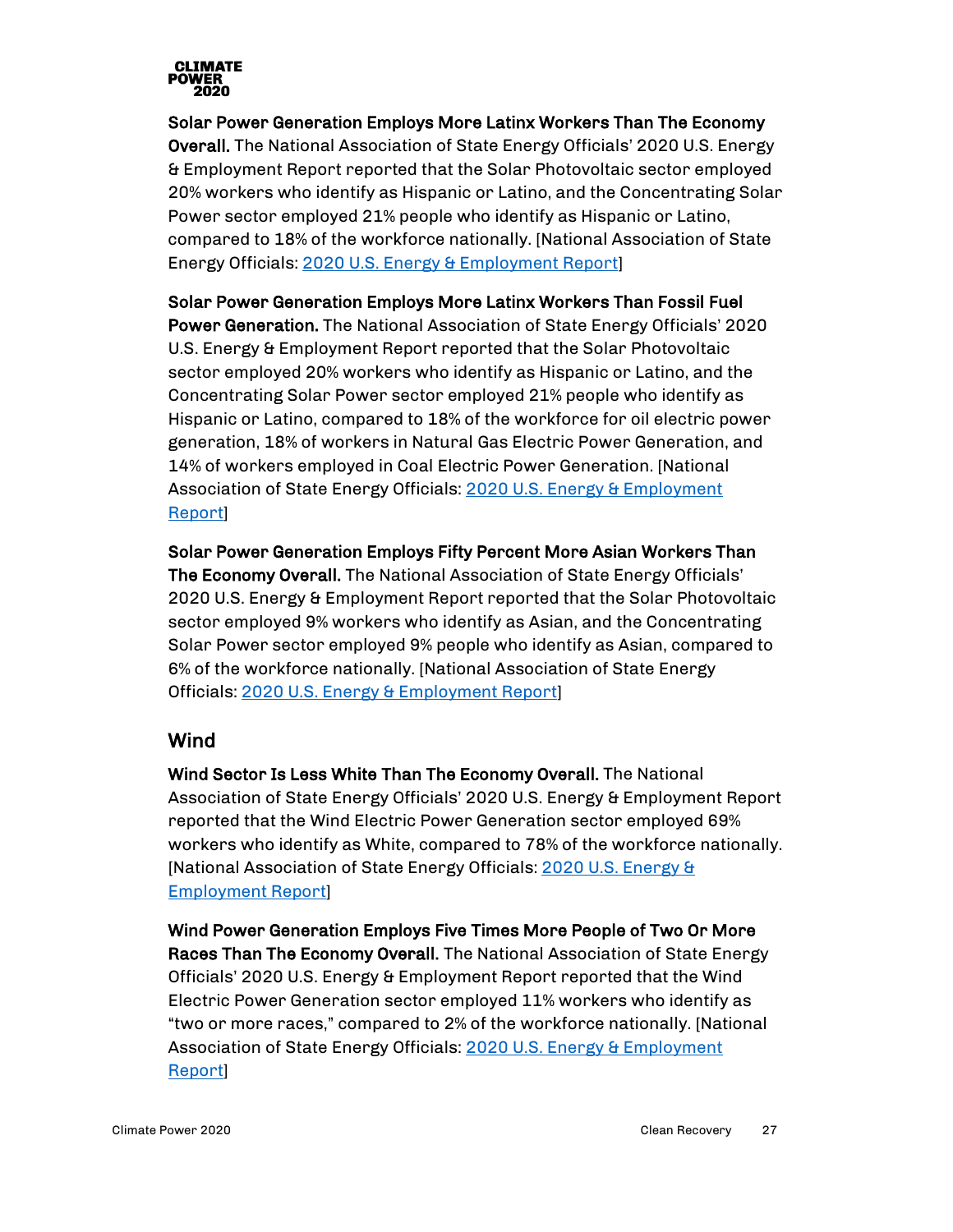

Wind Power Generation Employs More Latinx Workers Than The Economy Overall. The National Association of State Energy Officials' 2020 U.S. Energy & Employment Report reported that the Wind Electric Power Generation sector employed 20% workers who identify as Hispanic or Latino, compared to 18% of the workforce nationally. [National Association of State Energy Officials: [2020 U.S. Energy & Employment Report\]](https://static1.squarespace.com/static/5a98cf80ec4eb7c5cd928c61/t/5ee783fe8807d732d560fcdd/1592230915051/2020+USEER+EXEC+0615.pdf)

Wind Power Generation Employs Fifty Percent More Asian Workers Than The Economy Overall. The National Association of State Energy Officials' 2020 U.S. Energy & Employment Report reported that the Wind Electric Power Generation sector employed 10% workers who identify as Asian, compared to 6% of the workforce nationally. [National Association of State Energy Officials: [2020 U.S. Energy & Employment Report\]](https://static1.squarespace.com/static/5a98cf80ec4eb7c5cd928c61/t/5ee783fe8807d732d560fcdd/1592230915051/2020+USEER+EXEC+0615.pdf)

#### Hydroelectric

Hydroelectric Sector Is Less White Than The Economy Overall. The National Association of State Energy Officials' 2020 U.S. Energy & Employment Report reported that the Hydroelectric Power Generation sector employed 68% workers who identify as White, compared to 78% of the workforce nationally. [National Association of State Energy Officials: [2020 U.S. Energy &](https://static1.squarespace.com/static/5a98cf80ec4eb7c5cd928c61/t/5ee783fe8807d732d560fcdd/1592230915051/2020+USEER+EXEC+0615.pdf)  [Employment Report\]](https://static1.squarespace.com/static/5a98cf80ec4eb7c5cd928c61/t/5ee783fe8807d732d560fcdd/1592230915051/2020+USEER+EXEC+0615.pdf)

Hydroelectric Employs Four Times More People of Two Or More Races Than The Economy Overall. The National Association of State Energy Officials' 2020 U.S. Energy & Employment Report reported that the Hydroelectric Power Generation sector employed 8% workers who identify as "two or more races," compared to 2% of the workforce nationally. [National Association of State Energy Officials: 2020 U.S. Energy & Employment [Report\]](https://static1.squarespace.com/static/5a98cf80ec4eb7c5cd928c61/t/5ee783fe8807d732d560fcdd/1592230915051/2020+USEER+EXEC+0615.pdf)

Hydroelectric Employs Fifty Percent More Asian Workers Than The Economy Overall. The National Association of State Energy Officials' 2020 U.S. Energy & Employment Report reported that the Hydroelectric Power Generation sector employed 10% workers who identify as Asian, compared to 6% of the workforce nationally. [National Association of State Energy Officials: [2020](https://static1.squarespace.com/static/5a98cf80ec4eb7c5cd928c61/t/5ee783fe8807d732d560fcdd/1592230915051/2020+USEER+EXEC+0615.pdf)  [U.S. Energy & Employment Report\]](https://static1.squarespace.com/static/5a98cf80ec4eb7c5cd928c61/t/5ee783fe8807d732d560fcdd/1592230915051/2020+USEER+EXEC+0615.pdf)

#### Combined Heat and Power Generation

Combined Heat and Power Sector Is Less White Than The Economy Overall. The National Association of State Energy Officials' 2020 U.S. Energy & Employment Report reported that the Combined Heat and Power sector employed 72% workers who identify as White, compared to 78% of the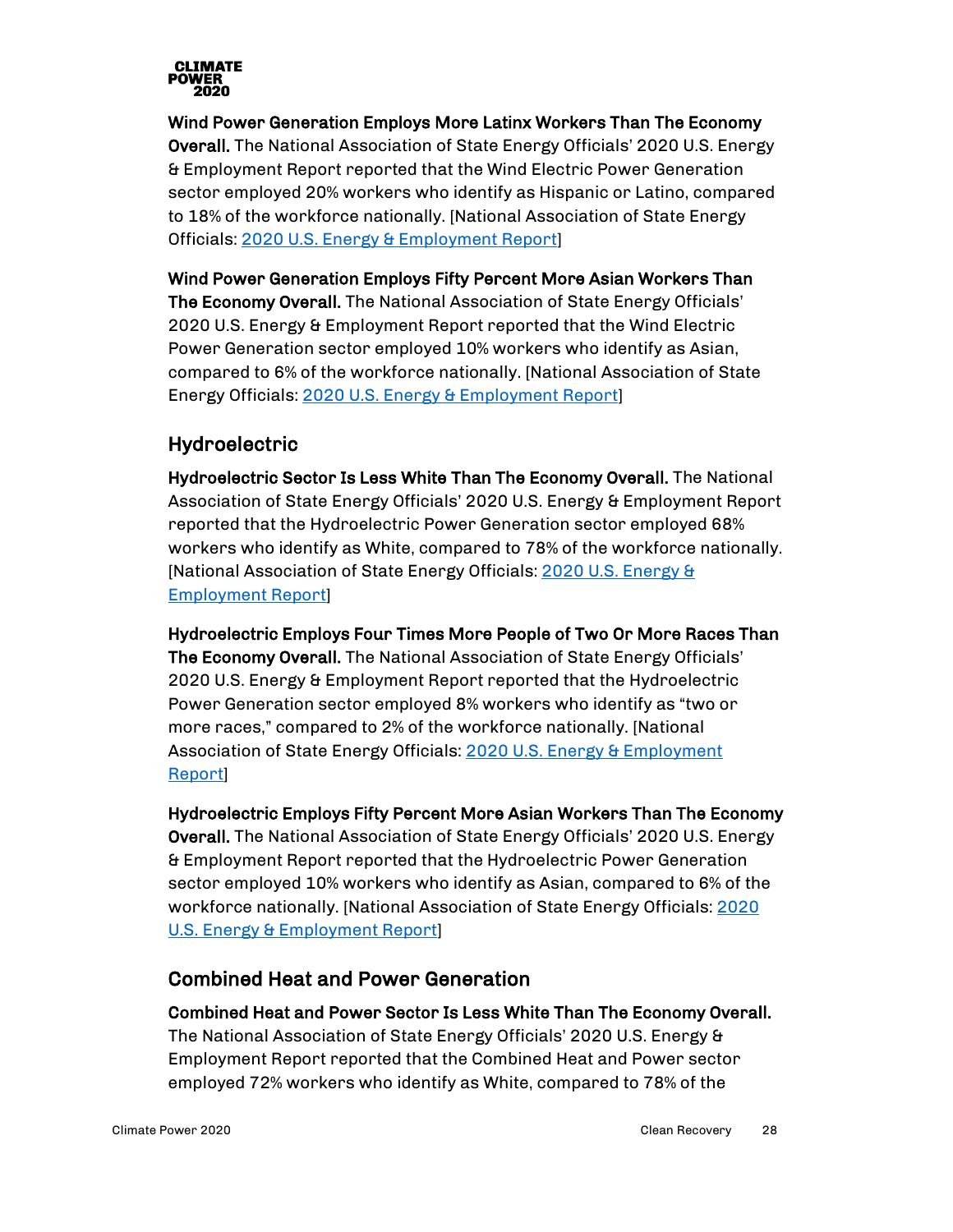

workforce nationally. [National Association of State Energy Officials: [2020](https://static1.squarespace.com/static/5a98cf80ec4eb7c5cd928c61/t/5ee783fe8807d732d560fcdd/1592230915051/2020+USEER+EXEC+0615.pdf)  [U.S. Energy & Employment Report\]](https://static1.squarespace.com/static/5a98cf80ec4eb7c5cd928c61/t/5ee783fe8807d732d560fcdd/1592230915051/2020+USEER+EXEC+0615.pdf)

Combined Heat and Power Employs Five Times More People of Two Or More Races Than The Economy Overall. The National Association of State Energy Officials' 2020 U.S. Energy & Employment Report reported that the Combined Heat and Power sector employed 10% workers who identify as "two or more races," compared to 2% of the workforce nationally. [National Association of State Energy Officials: [2020 U.S. Energy & Employment Report\]](https://static1.squarespace.com/static/5a98cf80ec4eb7c5cd928c61/t/5ee783fe8807d732d560fcdd/1592230915051/2020+USEER+EXEC+0615.pdf)

Combined Heat and Power Employs Fifty Percent More Asian Workers Than The Economy Overall. The National Association of State Energy Officials' 2020 U.S. Energy & Employment Report reported that the Combined Heat and Power sector employed 9% workers who identify as Asian, compared to 6% of the workforce nationally. [National Association of State Energy Officials: [2020 U.S. Energy & Employment Report\]](https://static1.squarespace.com/static/5a98cf80ec4eb7c5cd928c61/t/5ee783fe8807d732d560fcdd/1592230915051/2020+USEER+EXEC+0615.pdf)

#### Energy Efficiency

Energy Efficiency Sector Is Less White Than The Economy Overall. The National Association of State Energy Officials' 2020 U.S. Energy & Employment Report reported that the Energy Efficiency sector employed 77% workers who identify as White, compared to 78% of the workforce nationally. [National Association of State Energy Officials: 2020 U.S. Energy & [Employment Report\]](https://static1.squarespace.com/static/5a98cf80ec4eb7c5cd928c61/t/5ee783fe8807d732d560fcdd/1592230915051/2020+USEER+EXEC+0615.pdf)

Energy Efficiency Employs Three Times More People of Two Or More Races Than The Economy Overall. The National Association of State Energy Officials' 2020 U.S. Energy & Employment Report reported that the Energy Efficiency sector employed 7% workers who identify as "two or more races," compared to 2% of the workforce nationally. [National Association of State Energy Officials: [2020 U.S. Energy & Employment Report\]](https://static1.squarespace.com/static/5a98cf80ec4eb7c5cd928c61/t/5ee783fe8807d732d560fcdd/1592230915051/2020+USEER+EXEC+0615.pdf)

#### <span id="page-28-0"></span>Barriers To Green Employment

Eighty-Four Percent Of Energy Employers Reported Difficulty Hiring Qualified Workers. The National Association of State Energy Officials' 2020 U.S. Energy & Employment Report reported that: "Just over 84 percent of employers across these sectors (84.4 percent) reported difficulty hiring qualified workers over the last 12 months, an increase of over 7 percentage points from 2018 and a total of 14 percentage points since 2017. Almost three-in-ten employers (29 percent) noted it was very difficult (no change from 2018)." [National Association of State Energy Officials[: 2020 U.S.](https://static1.squarespace.com/static/5a98cf80ec4eb7c5cd928c61/t/5ee783fe8807d732d560fcdd/1592230915051/2020+USEER+EXEC+0615.pdf)  [Energy & Employment Report\]](https://static1.squarespace.com/static/5a98cf80ec4eb7c5cd928c61/t/5ee783fe8807d732d560fcdd/1592230915051/2020+USEER+EXEC+0615.pdf)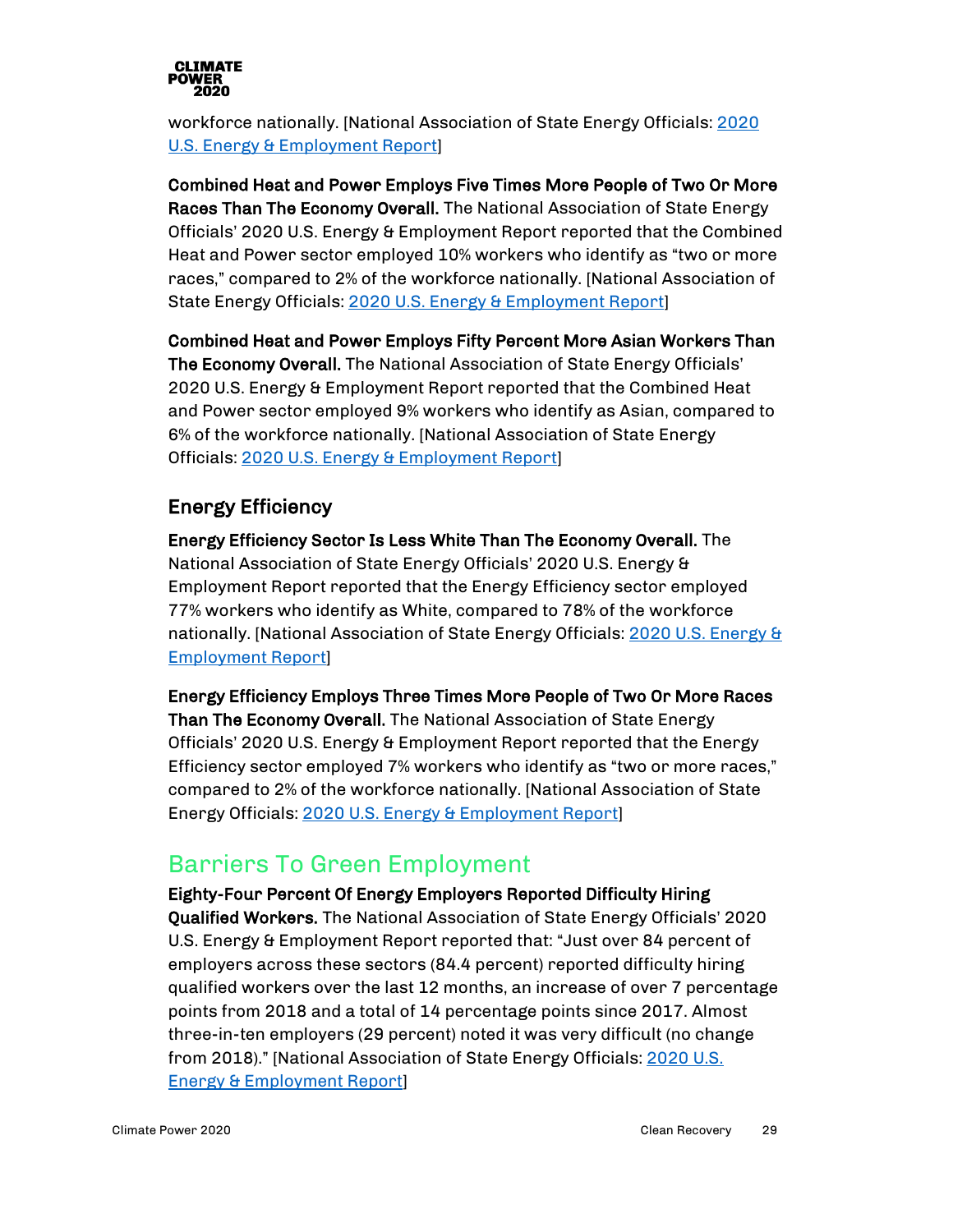

Employers Cite "Need For Technical Training" As Biggest Barrier To Hiring. The National Association of State Energy Officials' 2020 U.S. Energy & Employment Report reported that: "Lack of experience, training, or technical skills were again cited as the top reasons for hiring difficulty by employers across all five surveyed sectors. The need for technical training and certifications was also frequently cited, implying the need for expanded investments in workforce training and closer coordination between employers and the workforce training system." [National Association of State Energy Officials: [2020 U.S. Energy & Employment Report\]](https://static1.squarespace.com/static/5a98cf80ec4eb7c5cd928c61/t/5ee783fe8807d732d560fcdd/1592230915051/2020+USEER+EXEC+0615.pdf)

Brookings Reported That Current Recruitment And Hiring Practices Are A Barrier To Making Green Jobs Inclusive. In a 2019 report on green jobs, Brookings wrote: "Certainly, some of these diversity trends reflect industrywide employment practices. Public-sector occupations that dominate the environmental management sector are known for using equal opportunity hiring and recruitment practices, which tend to benefit minority and female workers. Likewise, the relatively high share of construction work under both the clean energy production and energy efficiency sectors naturally leads to greater likelihood of Hispanic employment. For the most part, the diversity shortfalls across the clean energy economy result in real economic consequences for the country's households. When occupations with sizable employment counts, high pay, and low barriers to entry are not being filled by all demographic groups, something is amiss with either widely-used recruitment practices, specific occupation practices, or both." [Brookings, [4/18/2019\]](https://www.brookings.edu/research/advancing-inclusion-through-clean-energy-jobs/)

## <span id="page-29-0"></span>OPPORTUNITIES FOR RETURNING CITIZENS

#### <span id="page-29-1"></span>Barriers to Employment

Over 27 Percent Of Returning Citizens Are Unemployed, More Than The General Population's Unemployment Rate During The Great Depression. In a July 2018 report, the Prison Policy Initiative found that citizens with a criminal record were unemployed at a rate of 27%, which is higher than the rate of unemployment in the general population during the Great Depression. [Prison Policy Initiative, [07/2018\]](https://www.prisonpolicy.org/reports/outofwork.html)

Returning Citizens Face 45,000 Laws And Policies Preventing Them From Reintegrating Into Society. In a March 2018 report, the National Criminal Justice Reference service counted over 45,000 laws and policies that prevent returning citizens from reintegrating into various aspects of society. [National Criminal Justice Reference Service[, 03/2018\]](https://www.ncjrs.gov/pdffiles1/nij/grants/251583.pdf)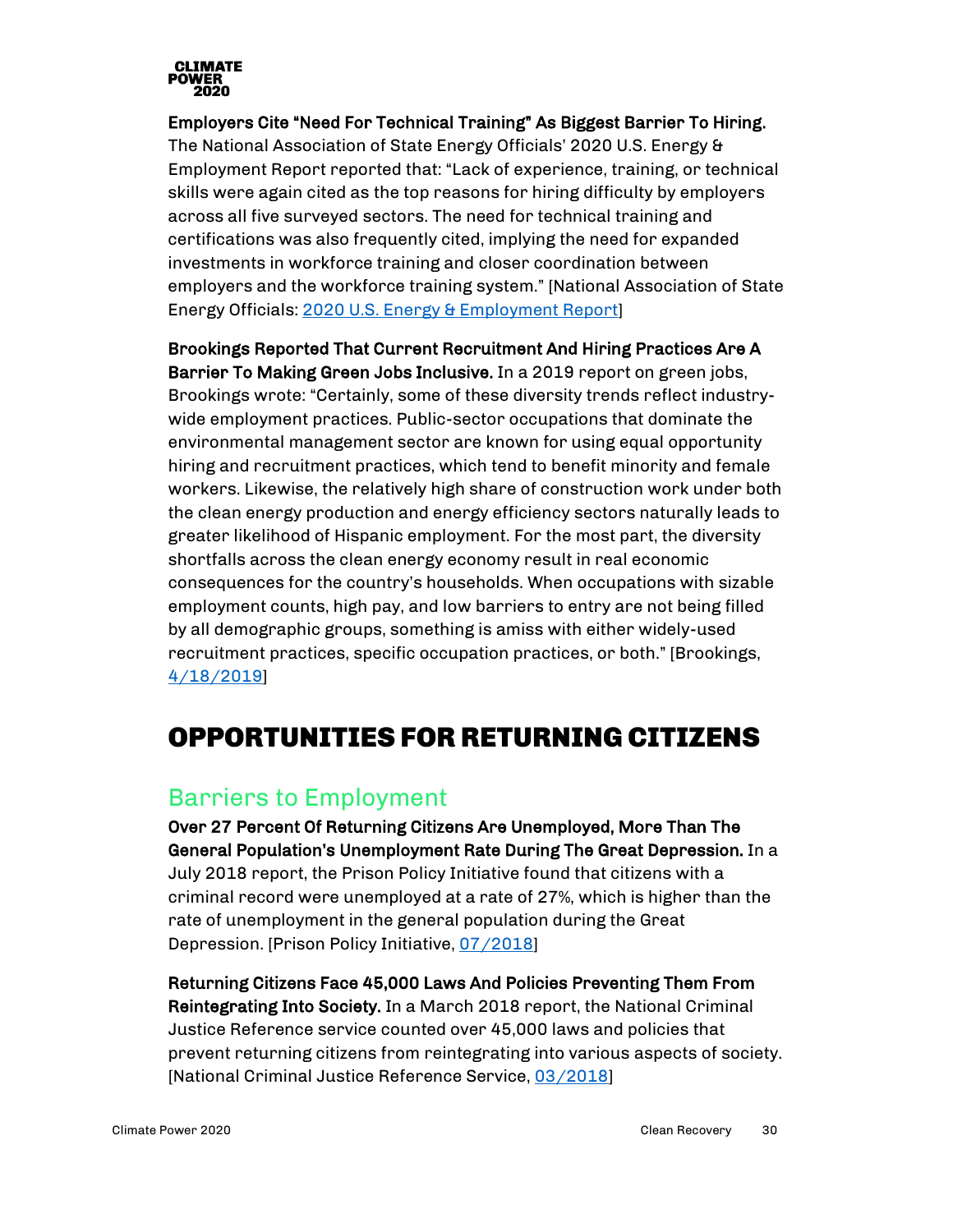

#### <span id="page-30-0"></span>Success Stories

Green Jobs Have Been Recognized As An Effective Re-Entry Channel For Returning Citizens For Nearly A Decade. In a 2012 article, Corrections One reported that "many communities are also recognizing that green jobs training reduces recidivism and smooths the reentry process, by lowering barriers to employment for formerly incarcerated individuals." They went on to write, "Programs such as these provide offenders with a new identity – instead of returning to gangs, drugs, and violence, they can become part of the "green" economy, helping their country to pioneer new ways of living in balance with natural systems and community institutions. These programs are just a few of the many examples emerging from innovative partnerships between correctional facilities and local communities, to use the inspiration of the new "green" economy to reduce costs, provide new sources of revenue, and reduce recidivism." [Corrections One[, 7/18/2012\]](https://www.correctionsone.com/jail-management/articles/green-jobs-training-smooths-reentry-process-UCmxJpfrTrV5Ae6d/)

Baltimore-Based Center For Sustainable Careers (CSC) Has A 94 Percent Success Rate Placing Returning Citizens With Green Jobs. In September 2019, JMore reported, in an interview with the Director of the Center For Sustainable Careers Dana Stein, that the nonprofit's "placement rate is 94 percent, and our retention rate after two years is 92 percent." [JMore, [10/10/2019\]](https://www.jmoreliving.com/2019/09/10/civic-works-celebrates-milestone-with-center-for-sustainable-careers/)

- Graduates Receive Jobs With A Living Wage . According to CivicWorks, graduates of CSC earn "between \$12-20/hour." [CivicWorks, Accessed [6/22/20\]](http://civicworks.com/programs/center-sustainable-careers/)
- CSC's Model Includes Teaching Inclusive Hiring To Employers And Giving Job Training To Employees. According to their website, "Civic Works' Center for Sustainable Careers (CSC) has pioneered a three-part model of workforce development, social enterprise and high-road business development for building an inclusive and equitable green economy. Our 3-Part Model: #1 Workforce Development: CSC's workforce development component provides participants with the hard and soft skills training to succeed in family-sustaining careers. It has five career tracks: brownfields remediation, residential energy efficiency, stormwater management and solar installation, and through partnership with the Maryland Department of Natural Resources, land resource management. #2 Social Enterprise: CSC's social enterprise component provides on-the-job training opportunities for each energy efficiency, solar, and stormwater student, and functions as a model for inclusive hiring and employment practices within the industry. #3 Job Quality Advancement: CSC's job quality initiative helps employers raise the quality of and expand access to their entry-level positions by committing